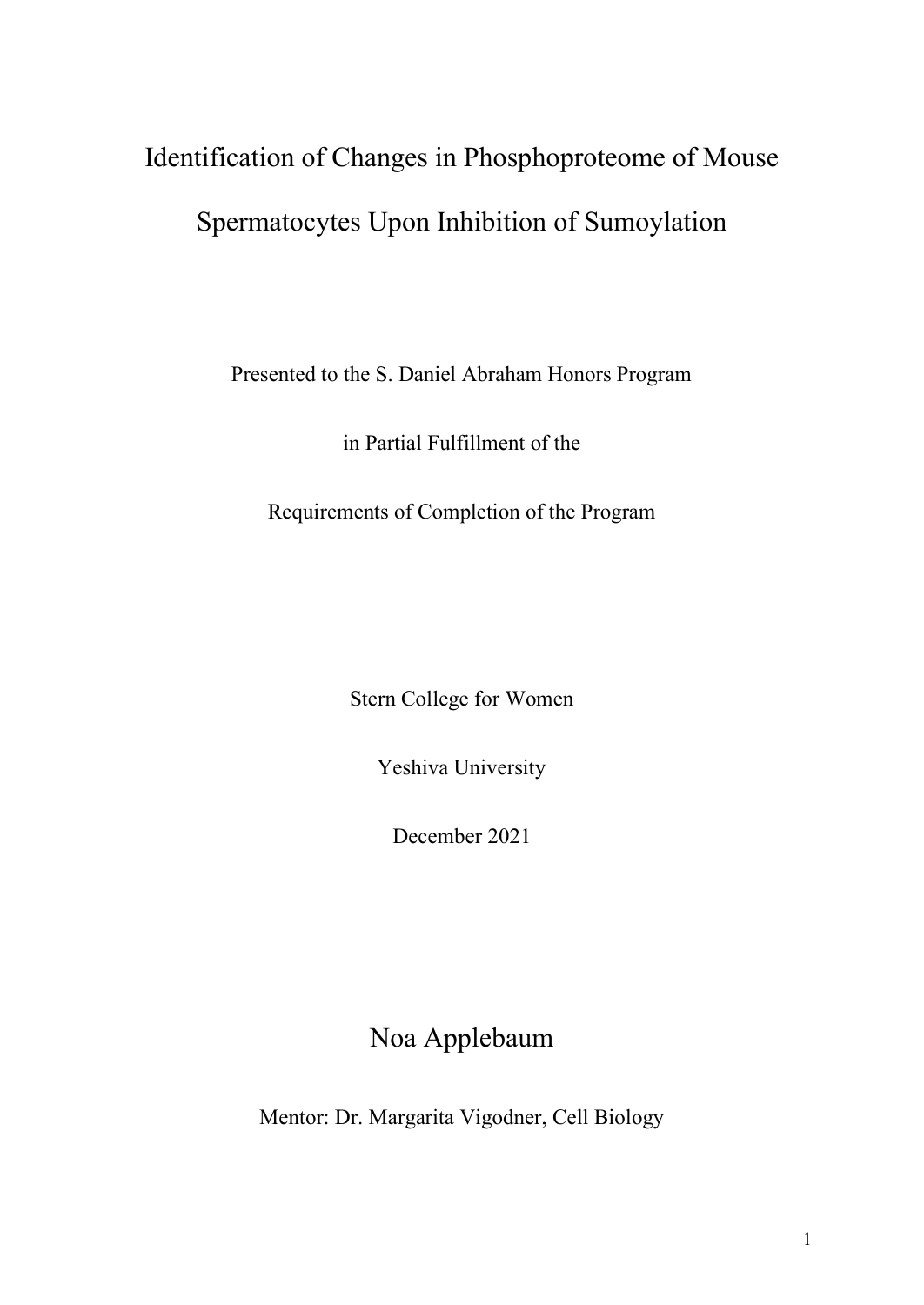# **Table of Contents**

| C. Role of Sumoylation in Regulation of the Identified Targets |
|----------------------------------------------------------------|
|                                                                |
|                                                                |
|                                                                |
|                                                                |
|                                                                |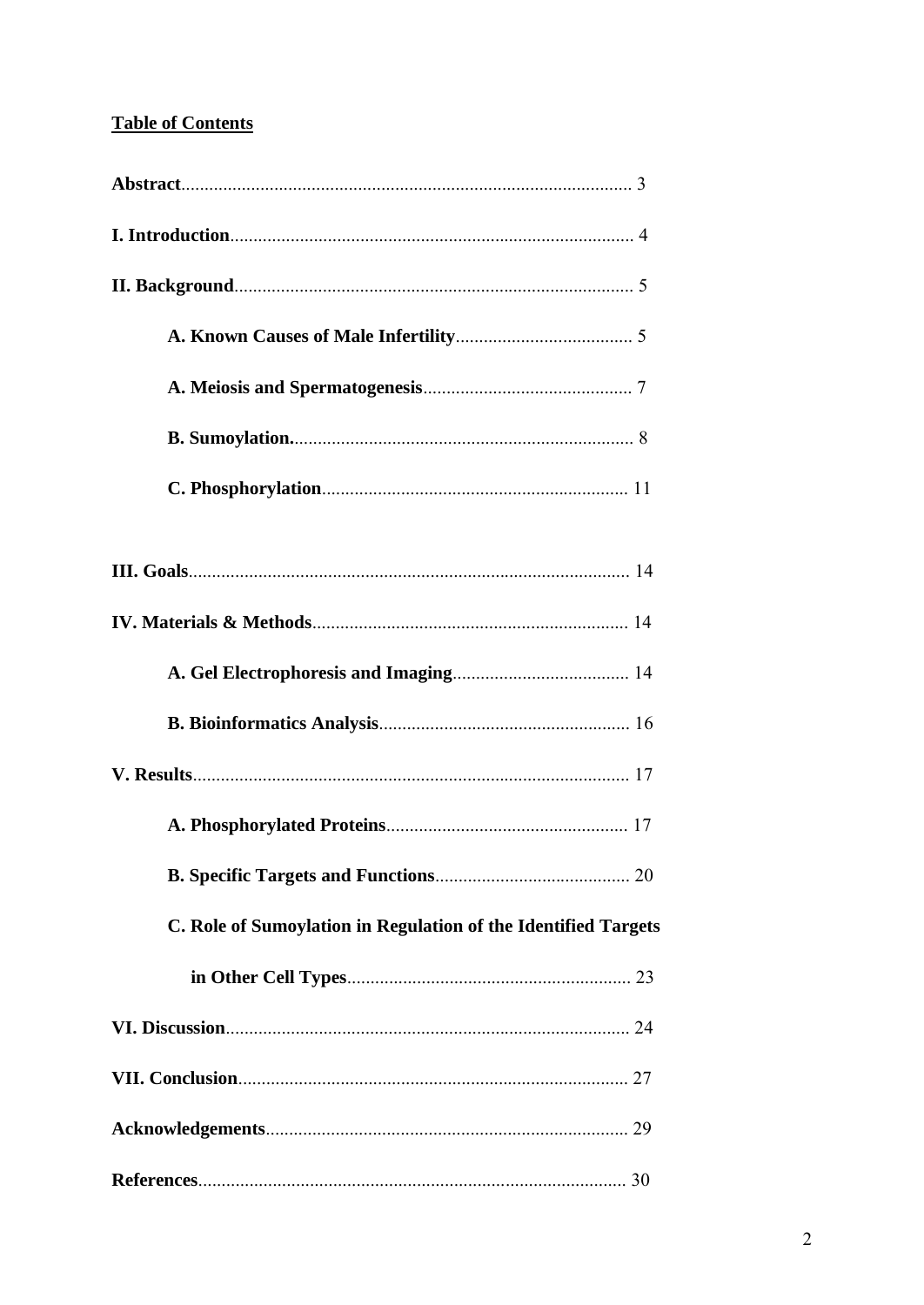#### **Abstract**

Across the globe, approximately 15% of couples experience infertility issues with about 50% of cases primarily due to a male factor (Agarwal *et al.*, 2021). While some causes of infertility have been attributed to the environment or genetic mutations, there are still many causes that are unknown. To create adequate infertility treatments, a better understanding of spermatogenesis and the proteins involved to promote its progression is necessary. Recent studies have identified SUMO (small ubiquitin-like modifier) proteins and have explored their role in post-translational modifications by binding to other proteins in a process known as sumoylation (Vigodner, 2011). Research suggests that through the inhibition of global sumoylation with the inhibitor Ginkgolic acid (GA), the G2/M transition was arrested in purified mouse spermatocytes *in vitro* (Vigonder *et al*., 2017). These events were determined to be regulated by the crucial kinases, PLK, Aurora kinases, and tyrosine kinases with subsequent research within the lab suggesting that sumoylation regulates several of these kinases. Over the last year and a half our lab has focussed on identifying proteins for which phosphorylation is affected when sumoylation is inhibited in spermatocytes, and regulated by the PLK, Aurora, tyrosine and any other kinases that regulate meiosis. Whether their regulation was directly or indirectly related to sumoylation, and if these targets were known to be involved in any other processes or cell types were also identified with bioinformatics analysis. While target mouse proteins were identified to be involved in both sumoylation and phosphorylation, there is still more to be known about these proteins in germ cells. Future research would focus on each protein's specific role, as well as the specified link between phosphorylation and sumoylation in regulation. Additionally, the ultimate goal would be to study these proteins and connections *in vivo* during mouse and human spermatogenesis.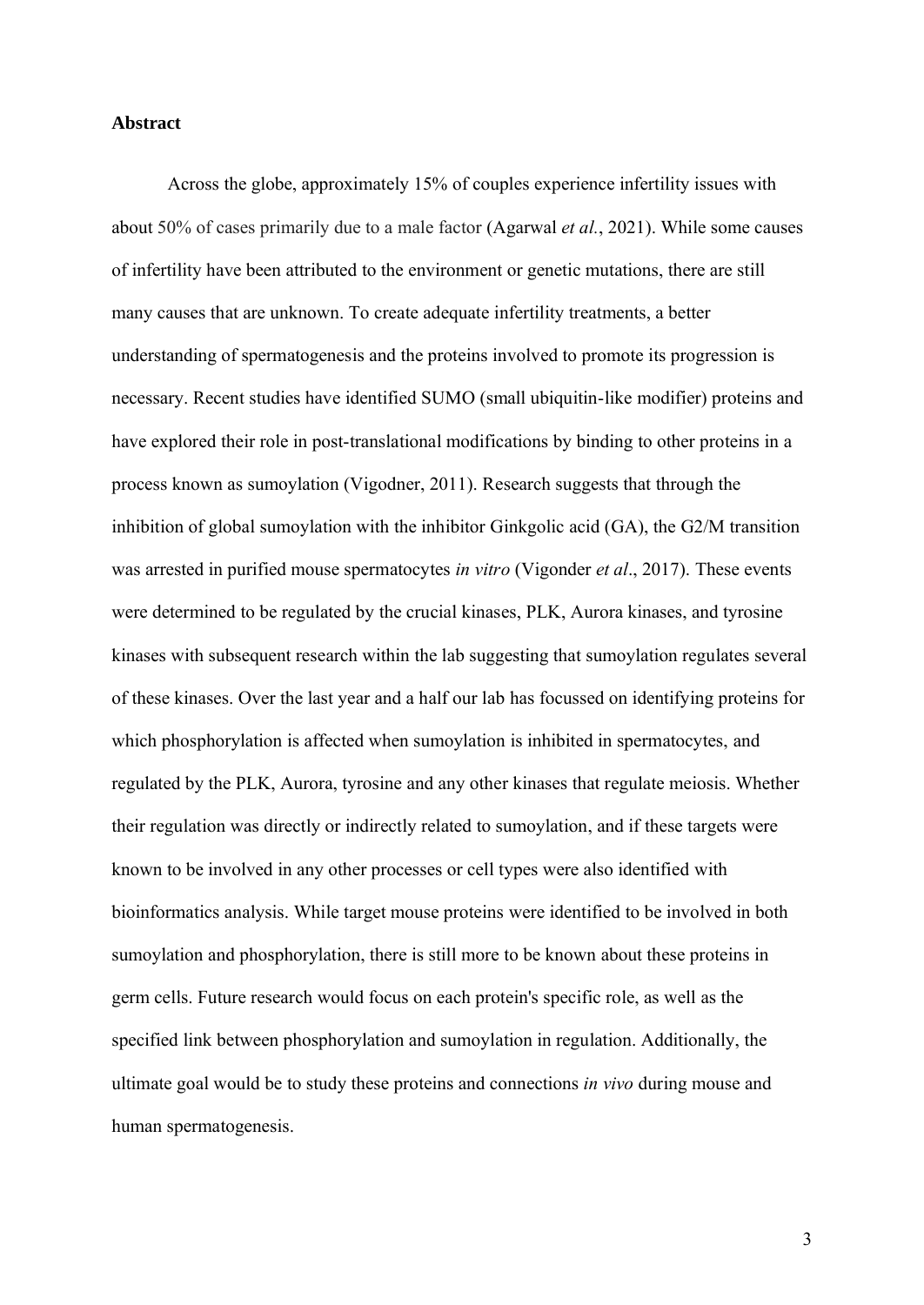#### **Introduction**

It is estimated that 15% of couples globally are affected by infertility or related problems. While in the past the primary perception was that the woman had to be the one to blame in such a situation (Sennert, 1978), more recent discoveries have estimated that the cause of infertility in approximately 50% of couples is due primarily to a male factor (Agarwal *et al.*, 2021). The causes of male infertility can be due to a wide range of factors, including hormonal disorders, physical problems, lifestyle problems, psychological issues, and genetic abnormalities (Babakhanzadeh *et al.*, 2020). Many of these causes, however, are in fact treatable. Although there has been much effort by researchers to understand and identify the underlying causes of male infertility, as described in **Figure 1** by the Fertility Center of San Antonio, approximately 34% of cases still remain undiagnosed (Male Factor



**Figure 1**: Causes of Male Infertility. https://www.fertilitysa.com/infertility-treatments/male-factor-infertility

Infertility, n.d.). Thus, there is a need for the precise biological mechanisms, which could be the cause of infertility in men, to be identified and analysed in order to create proper and effective fertility treatments. Many stages and pathways involved with the development of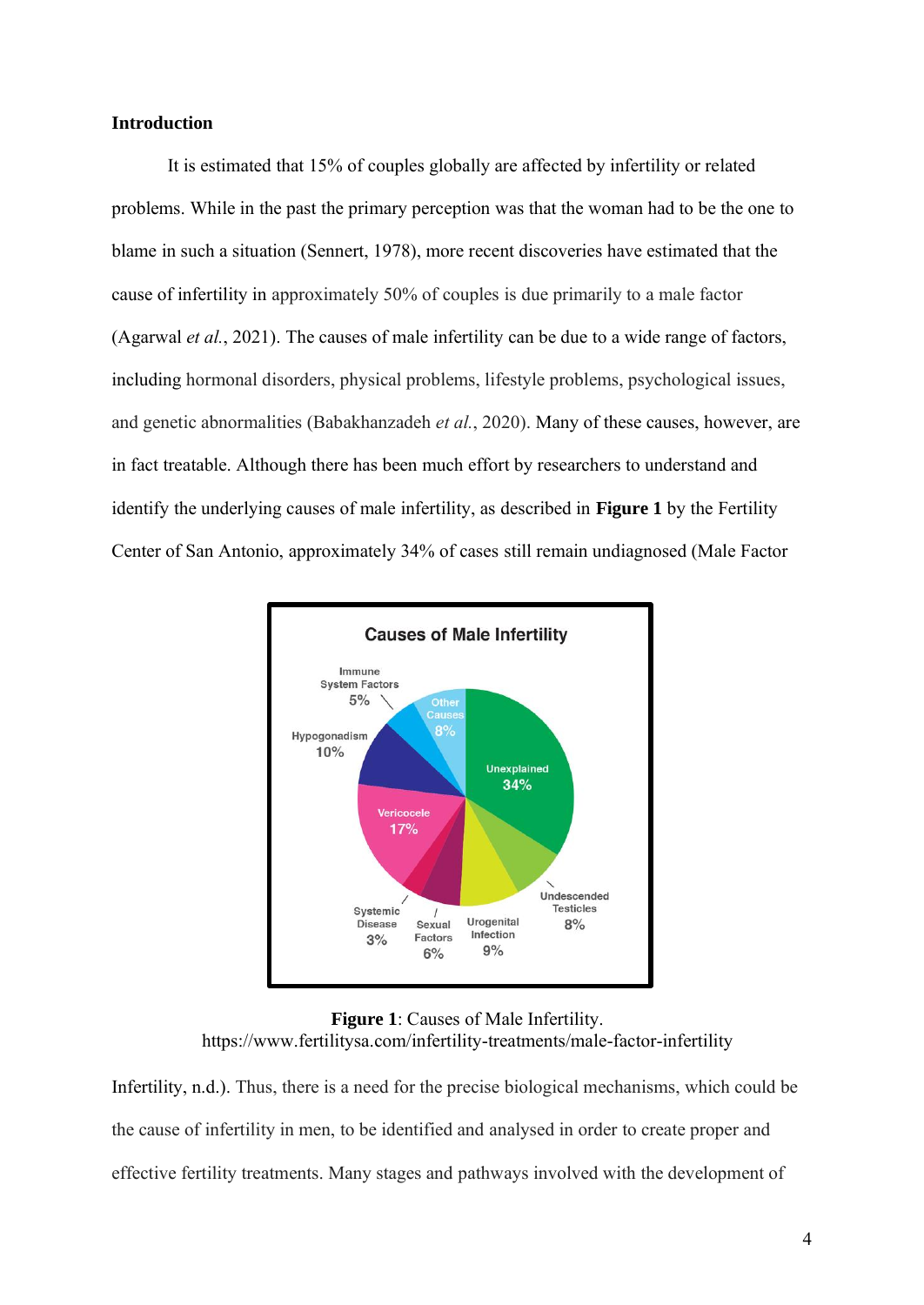sperm during spermatogenesis have been identified as possible contributors to infertility (Cheng and Mruck, 2010). Therefore, further research is needed to understand which processes and proteins specifically may be responsible within spermatogenesis. This would then allow us to develop the proper treatments to inhibit these abnormal cellular processes and in turn be an effective way to fight against infertility.

# **II. Background**

#### **A. Known Causes of Male Infertility**

Infertility can result from either female or male related issues, with a handful of known causes for male infertility. One of these known reasons is due to a hormonal deficiency or imbalance (Babakhanzadeh *et al.*, 2020). As depicted in **Figure 2,** the hormone axis in the male reproductive system is known as the hypothalamic-pituitary-gonadal axis. As



**Figure 2:** Schematic representation of the hypothalamic–pituitary–gonadal (HPG) axis. (Kong *et al.*, 2004)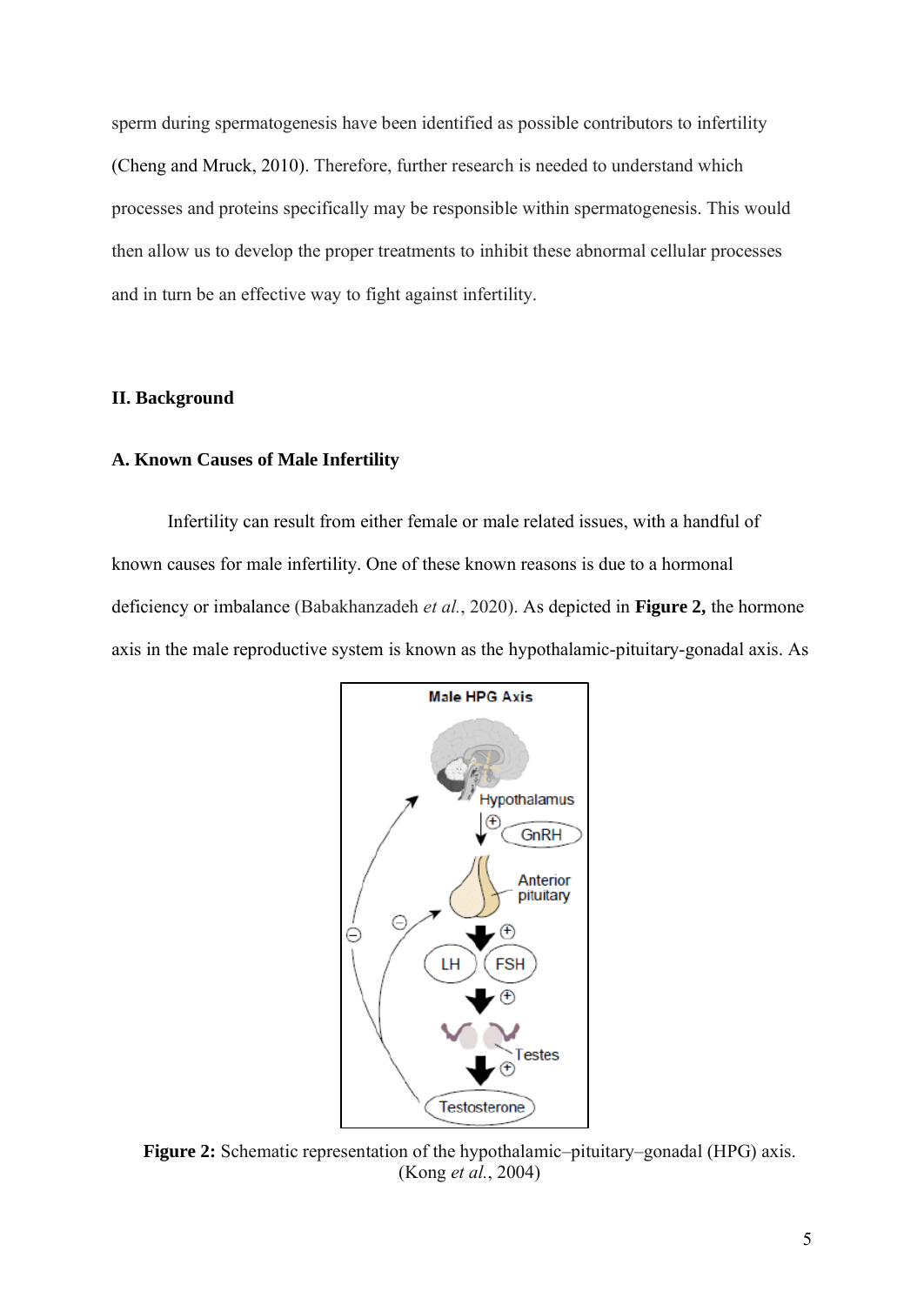the name suggests, the axis consist of the hypothalamus, pituitary, and testicular glands, and is responsible for proper male sexual development and function. Any issue within the axis can lead to infertility. For example, if the brain is not able to produce enough gonadotropic releasing hormone (GnRH), there will be a lack of testosterone, thus resulting in a lack of sperm production (Katz *et al.*, 2017).

According to the National Institute of Child Health and Human Development (NICHD), the most common causes of male infertility are due to genetic or environmental effects that cause the male testes to not function properly. Without proper function of the testes, sperm cannot develop properly either. For instance, epididymitis is a disorder categorized by inflammation of the small, coiled tube at the back of the testicle known as the epididymis. This is usually caused by some type of bacterial infection. Untreated, epididymitis can cause complications, such as abscess formation and testicular infarction. Chronic epididymitis can lead to permanent damage or even destruction of the epididymis and testicle. This could then result in infertility or hypogonadism, diminished functional activity of the gonads, another testicular disorder (Zhao *et al*., 2020).

Furthermore, there are also genetic disorders which contribute to male infertility. The most well-known, for example, is called Klinefelter's syndrome, which accounts for about 14% of male infertility cases. This is when someone is born with an extra X chromosome, resulting in lower production of testosterone and therefore a decreased amount of sperm. This then results in infertility (Babakhanzadeh *et al.*, 2020). Additionally, there are also lifestyle patterns that can result in infertility. For example, the consumption of more than four units of alcohol per day is likely to detrimentally affect sperm quality. This is also true for excessive smoking (Katz *et al.*, 2017). Obesity has also been shown to have a negative effect on fertility (Kahn and Brannigan, 2017).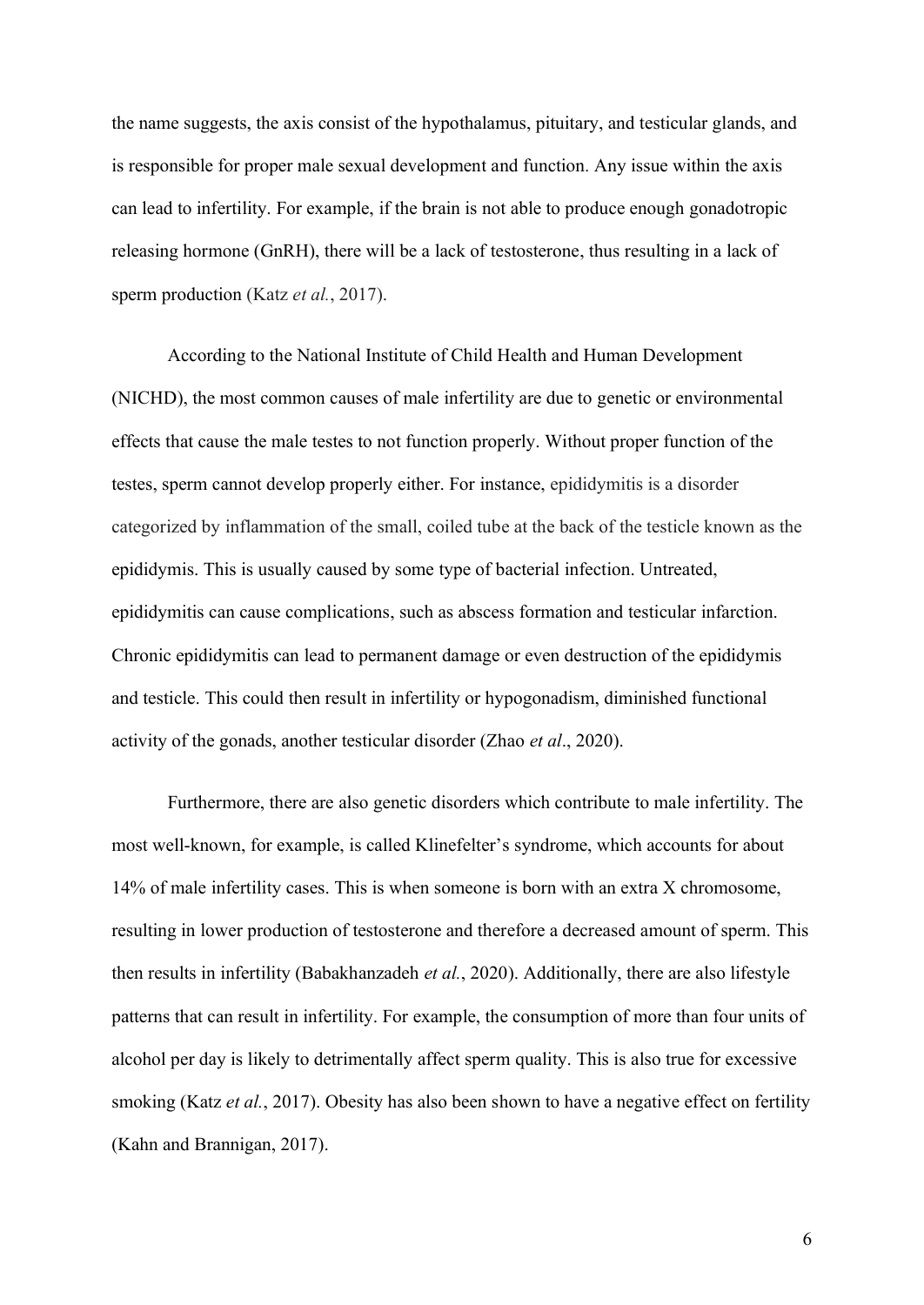While these are some of the known causes of male infertility, there are still many cases that cannot be explained. To get to the core of the problem involved with male infertility, a deeper understanding of the underlying mechanisms of spermatogenesis is required.

# **B. Meiosis and Spermatogenesis**

Spermatogenesis is the differentiation and development of haploid spermatozoa from germ cells. In the testes, the male reproductive organ, sperm cells originate and proliferate within the seminiferous tubules, which are coiled tubes. As depicted in **Figure 3** below, there



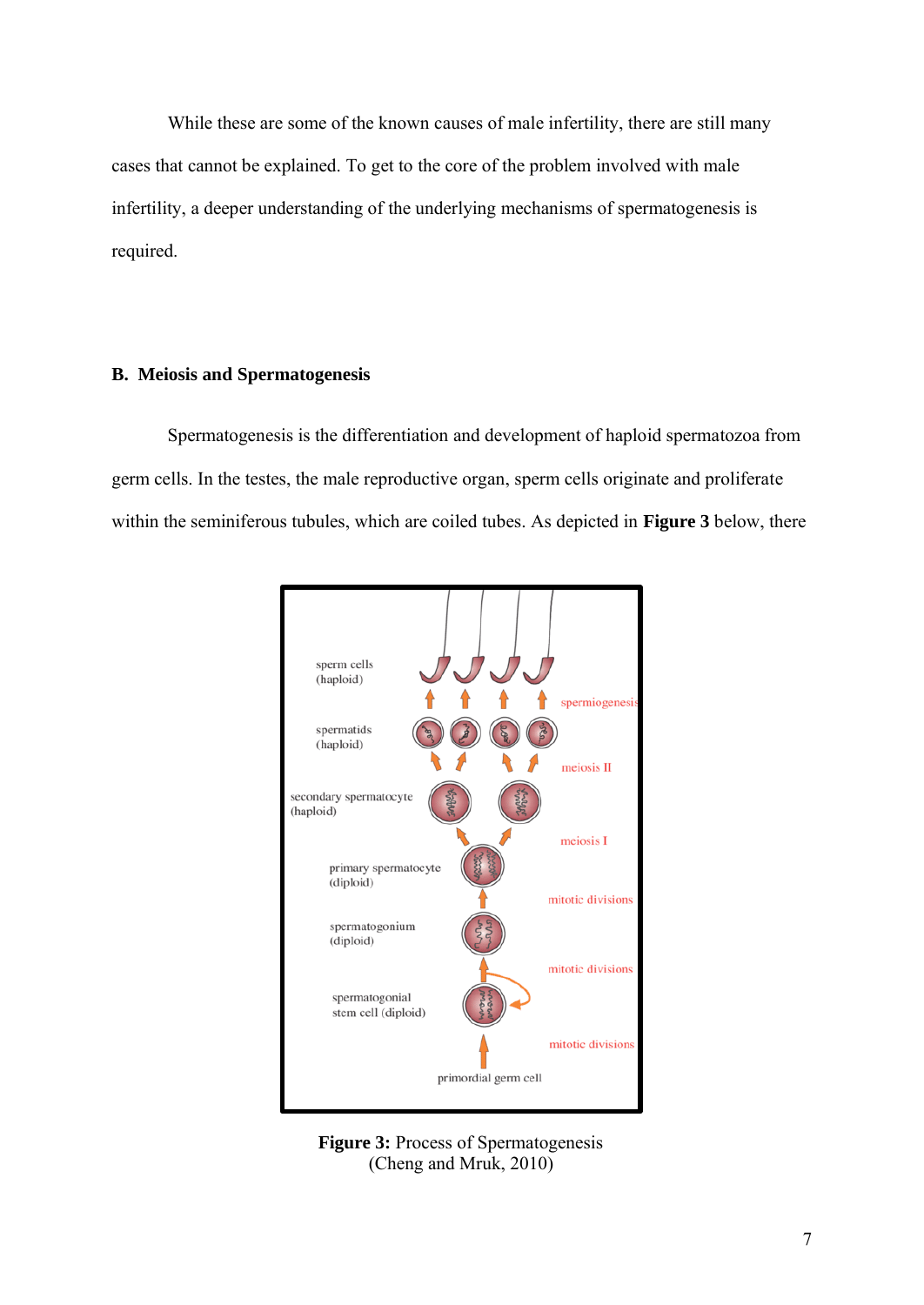are three stages of the development of male sperm cells through spermatogenesis. As spermatogonia, at the start of their development, these cells begin to proliferate via mitosis, the replication of stem cells, within the walls of the seminiferous tubules. Following the completion of mitosis, the stem cells have now doubled in size, half continuing as stem cells for future mitotic divisions and the other half developing into germ cells. The second stage of spermatogenesis is meiosis. Meiosis is a cellular process in which a single diploid cell goes through cellular division twice to produce four haploid cells. These cells are the sex, or germ, cells. During the first division, meiosis I, the DNA in the cell is copied, resulting in two identical sets of chromosomes. As the cell moves through the different stages of meiosis, two sister chromatids containing identical genetic information form. As the cell goes through its first division, the sister chromatids stay together resulting in two daughter cells with 23 pairs of chromatids in each cell. These cells then go through meiosis II, another round of cellular division. At the end of meiosis II, four haploid cells are formed. In males, these four cells are known as round spermatids. Round spermatids condense their nucleus, develop tails, loose their cytoplasm, become elongated spermatids, and ultimately become sperm via a process known as spermiogenesis. In the final stage, the spermatids become fully matured and motile spermatozoa in the epididymis. They are then stored there until ejaculation and possible fertilization of the ovum.

# **C. Sumoylation**

Post-translational modifications are modifications on proteins after they were synthesized via addition of different groups or small proteins. Post-translational modifications regulate various aspects of spermatogenesis. One of such modifications is sumoylaion (or covalent attachment of SUM, small ubiquitin-like modifier, proteins). While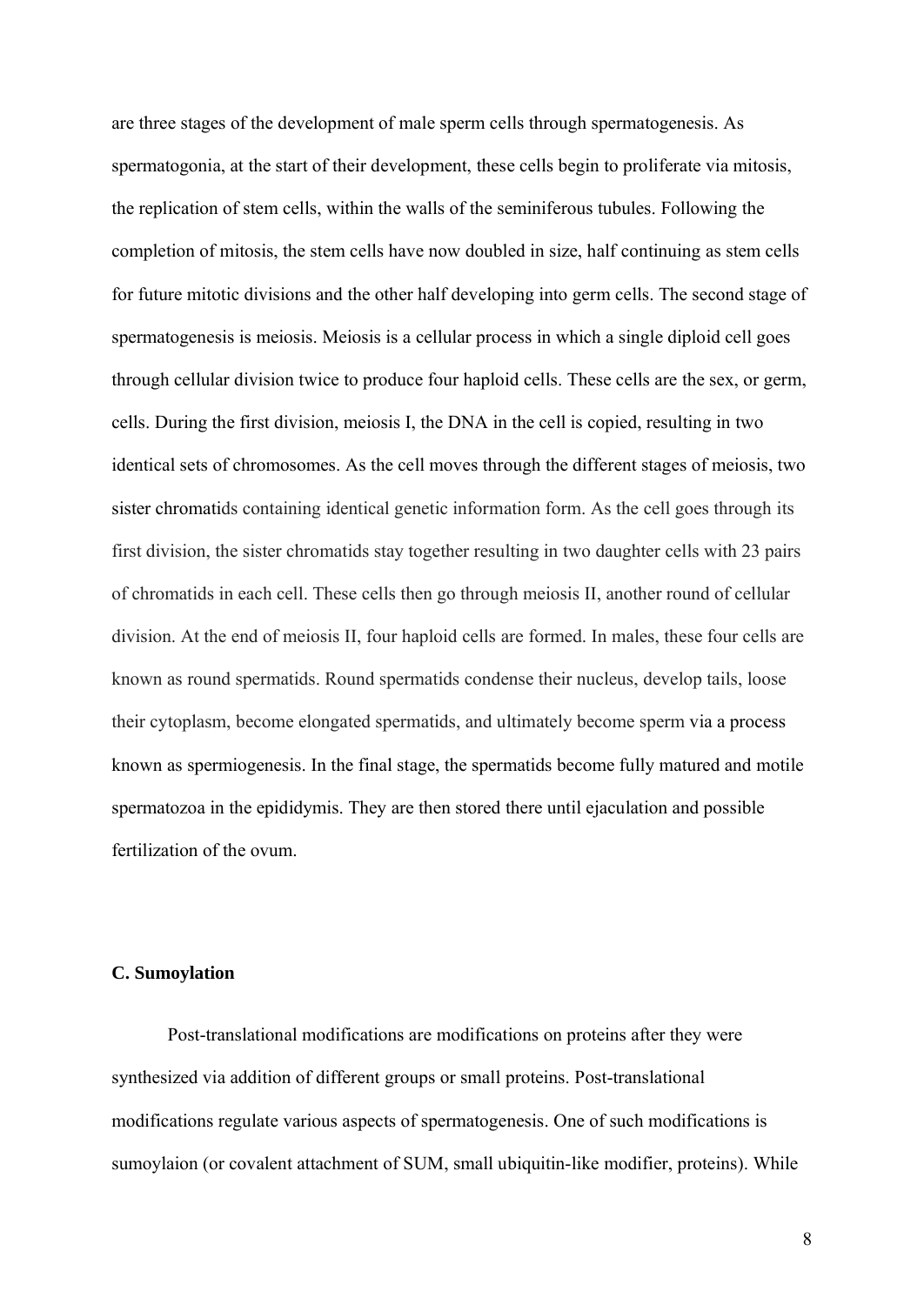the name suggests similarities to ubiquitin, a regulatory protein, SUMO proteins also differ slightly in their amino acid sequence. SUMO proteins have been studied in various somatic cells. Some of their functions include DNA replication, regulation of transcription and translation, and cellular stress response and transport. These proteins also seem to modify proteins without direct attachment (Gill, 2004).

As shown in **Figure 4**, there are many enzymes involved throughout the modification process, known as the sumoylation cycle. The cycle begins when the Ulp1 protease, an enzyme that breaks down proteins, converts the original SUMO protein into SUMO- GG, its mature form. This results in the removal of several c-terminal amino acids. SUMO-activating enzyme (E1), SUMO-conjugating enzyme (E2), and SUMO ligase protein (E3) sequentially bind SUMO proteins to lysine residues, often within the sequence: *ψ*-K-*X*-D/E, where *ψ* is a hydrophobic amino acid and *X* can be any amino acid (Wilkinso[n](https://rep.bioscientifica.com/view/journals/rep/151/2/149.xml#bib47) *[et al](https://rep.bioscientifica.com/view/journals/rep/151/2/149.xml#bib47)*[., 2008](https://rep.bioscientifica.com/view/journals/rep/151/2/149.xml#bib47)).



**Figure 4:** Sumoylation Cycle (Gareau and Lima, 2010)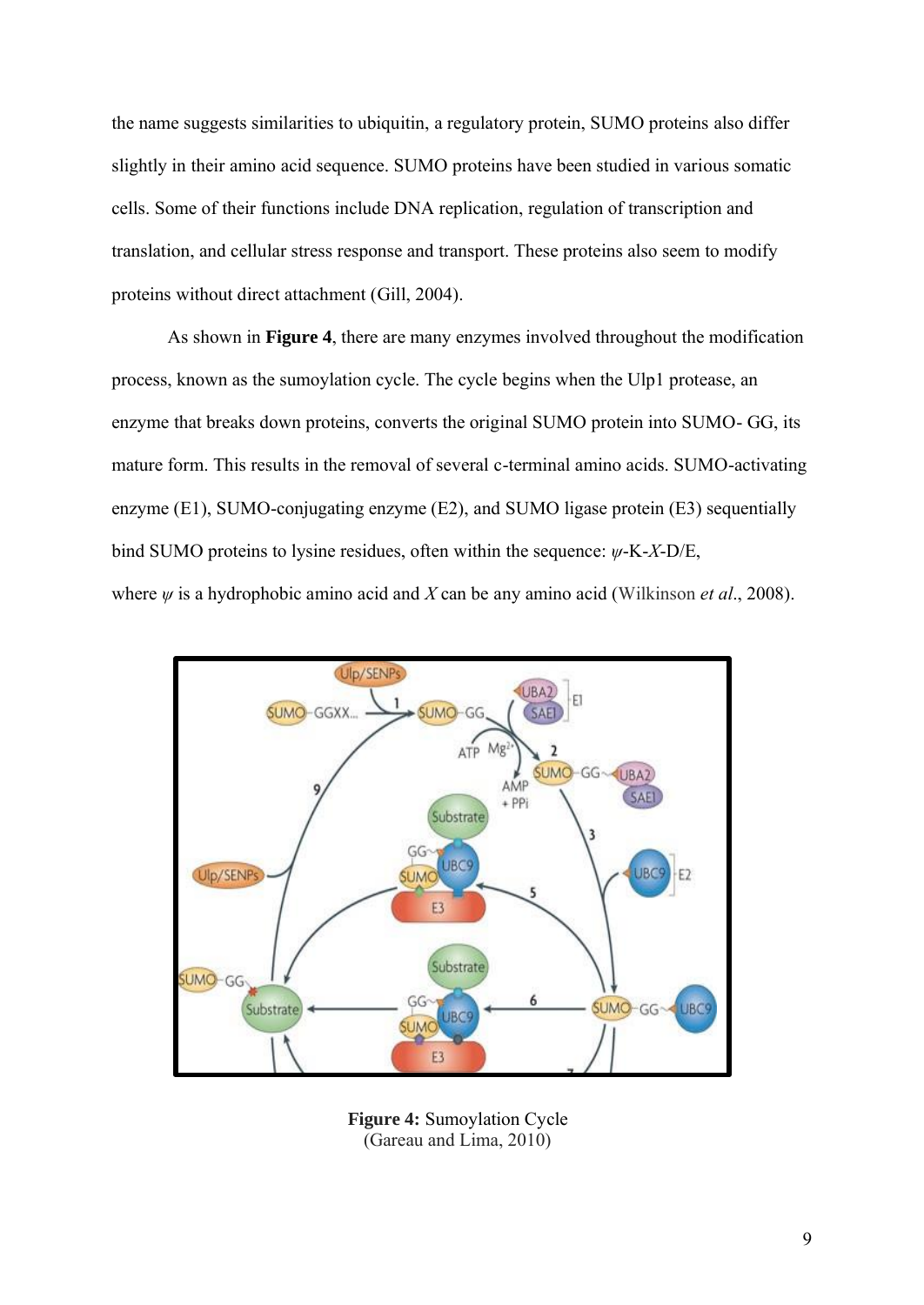Substrates are thus modified by these enzymes, altering protein conformation and stability. This bonding process of SUMO can also be reversed by sentrin-specific proteases (SENPs) which cleave the peptide bonds (Vigodner *et al.,* 2016). With the help of Adenosine Triphosphate (ATP), SUMO peptide forms a thioester bond with the cysteine residue of E1 (a heterodimer of SAE1 and UBA2) and then with E2 (Ubc9). Lastly, SUMO-GG is transferred to the target protein with assistance from E3, a family of SUMO ligase proteins, finally attaching the SUMO protein to the target (Hilgarth *et al.,* 2004).

Like other cellular processes, sumoylation can be affected by other compounds. Ginkgolic acid (GA) was the first inhibitor discovered that specifically inhibited the E1 enzyme activity with SUMO proteins without affecting E1 in ubiquitin (Fukuda *et al*, 2009). GA is a phenolic acid contained in *Ginkgo biloba* L. with neuroprotective, antimicrobial, and antitumoral properties. A structurally simple compound, GA consists of salicylic acid and a long-carbon chain substituent. GA has been identified as an effective inhibitor of sumoylation both *in vitro* and *in vivo.* GA directly binds to enzyme 1 (E1) and prevents the formation of the E1-SUMO complex intermediate during the sumoylation cycle, thereby inhibiting sumoylation (Fukuda *et al*, 2009).

Due to their unique nature and involvement within cellular processes, SUMO proteins have been of interest to scientists for many years (Eifler and Vertegaal, 2016). Four different SUMO paralogs, SUMO 1 to 4, have been identified. SUMOs 1, 2, and 3 have been found on many tissues and seem to resemble each other, while SUMO 4 has been primarily attributed to the kidney, liver, and lymph nodes. SUMO-2/3 is used to describe the isoform of SUMO-2 and SUMO-3 since they are extremely similar proteins. SUMO-1 has been identified as binding to proteins like Ran-GAP1, localizing them in the mitotic spindle, while SUMO-2/3 is mainly found in proteins which migrate to centromeres and kinetochores (Cubaness-Potts *et al* 2015). Over the past few years, SUMO proteins have been identified during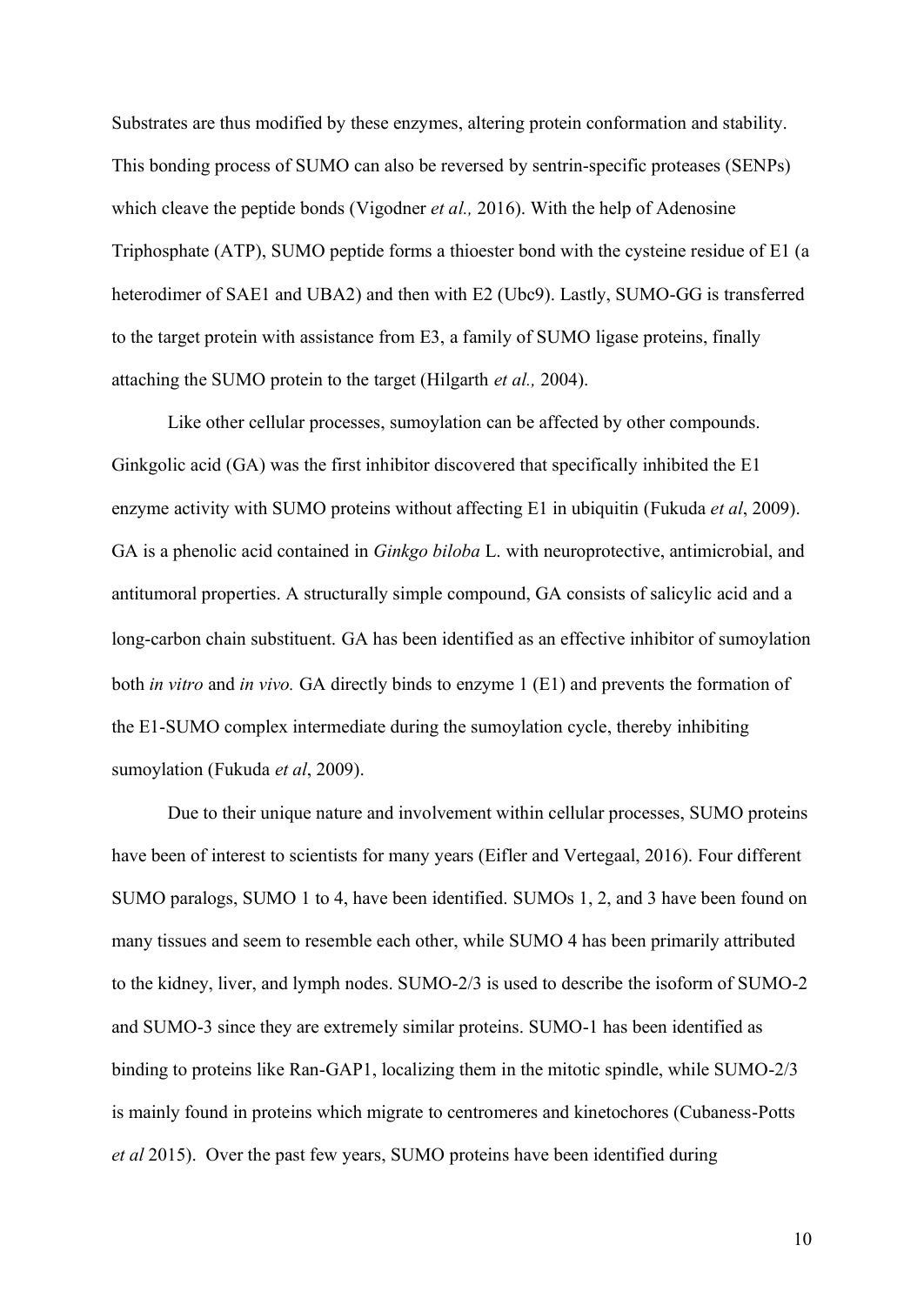spermatogenesis within cells of the testes. Within Dr. Vigodner's lab, many studies and testing have been performed to identify SUMO targets during various stages of spermatogenesis. Imaging and immunodetection methods have been used to isolate and identify SUMO targets in cells at all stages of spermatogenesis including spermatogonia, spermatocytes, spermatids, and somatic cells within the testes (Vigodner *et al.,* 2016).

Future research on the specific functions of these SUMO proteins within the testes and spermatogenesis in general will help determine the role and importance of sumoylation in the male reproductive cycle when active or inhibited.

#### **D. Phosphorylation**

Phosphorylation, as shown below in **Figure 5,** is the addition of a phosphoryl group  $(P<sup>+</sup>O<sub>3</sub><sup>2</sup>)$  to a molecule and is one of the most important and common modifications for reversible regulation of protein functions. Studies conducted with mammalian cells labelled



**Figure 5:** Schematic representation of the addition of a phosphoryl group to a protein.

with  $[(32)P]$  orthophosphate indicate that approximately one third of all cellular proteins are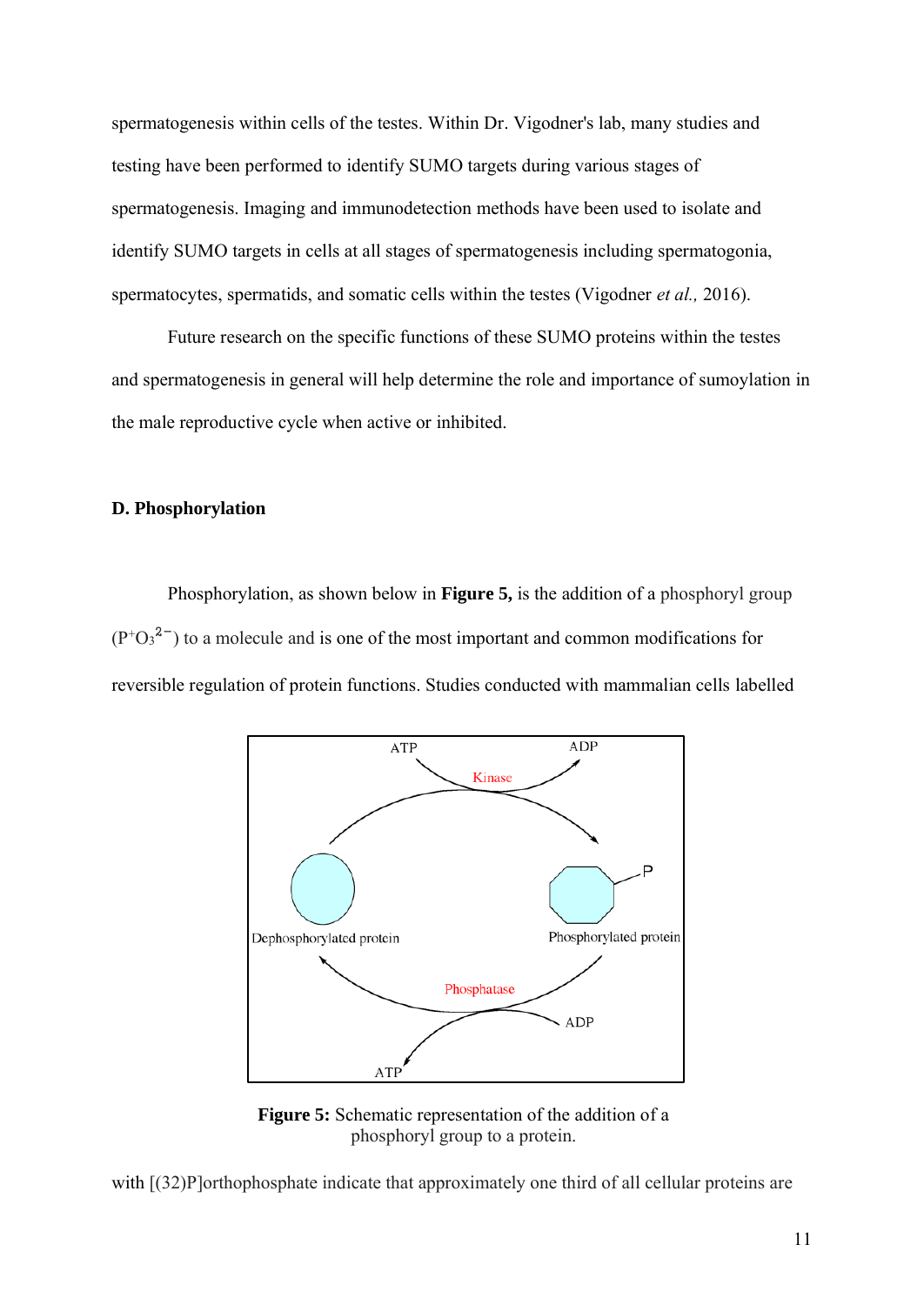modified by phosphorylation (Sefton, 2001). When induced, phosphorylation is mediated though protein kinases, enzymes that catalyze this transfer of a phosphate group from ATP to the target proteins.

There are two main protein kinases known as serine/threonine kinases and tyrosine kinases. Serine/Threonine kinases phosphorylate the hydroxyl group of serine or threonine amino acids. These events can be regulated by cellular events, as well as chemical signals, such as cAMP/cGMP. Serine/Threonine kinase receptors are essential for the regulation of cell proliferation, apoptosis (programmed cell death), cell differentiation, as well as embryonic development (Capra *et al*., 2006). The other protein kinases, tyrosine kinases, phosphorylate tyrosine amino acid residues and are used in signal transduction. Tyrosine is especially significant since it has a phenol group, an aromatic organic compound with the molecular [formula](https://en.wikipedia.org/wiki/Chemical_formula) C6H5OH, in its side chain. Phosphorylation of the hydroxyl side chain may change the target protein's activity or affect the signaling cascade (Alberts, 2014). Phosphorylation is reversed by protein phosphatases.

Within meiosis, the G2/M1 transition is heavily regulated by post-translational modifications, however the link between these various modifications, such as sumoylation and phosphorylation, is not as well understood. To better understand this connection, Dr. Vigodner's lab previously analysed the role of inhibiting sumoylation in mouse spermatocytes, thereby preventing chromosome condensation and the disassembly of the synaptonemal complex (Vigodner *et al.,* 2017). The results of this study, as shown in **Figure 6**, indicate that inhibition of sumoylation arrests the G2/M1 transition in mouse spermatocytes, as well as affects global phosphorylation. This research also identifies several kinases, such as PLK1 and the Aurora kinases, to be negatively regulated by sumoylation (Vigodner *et al.,* 2017).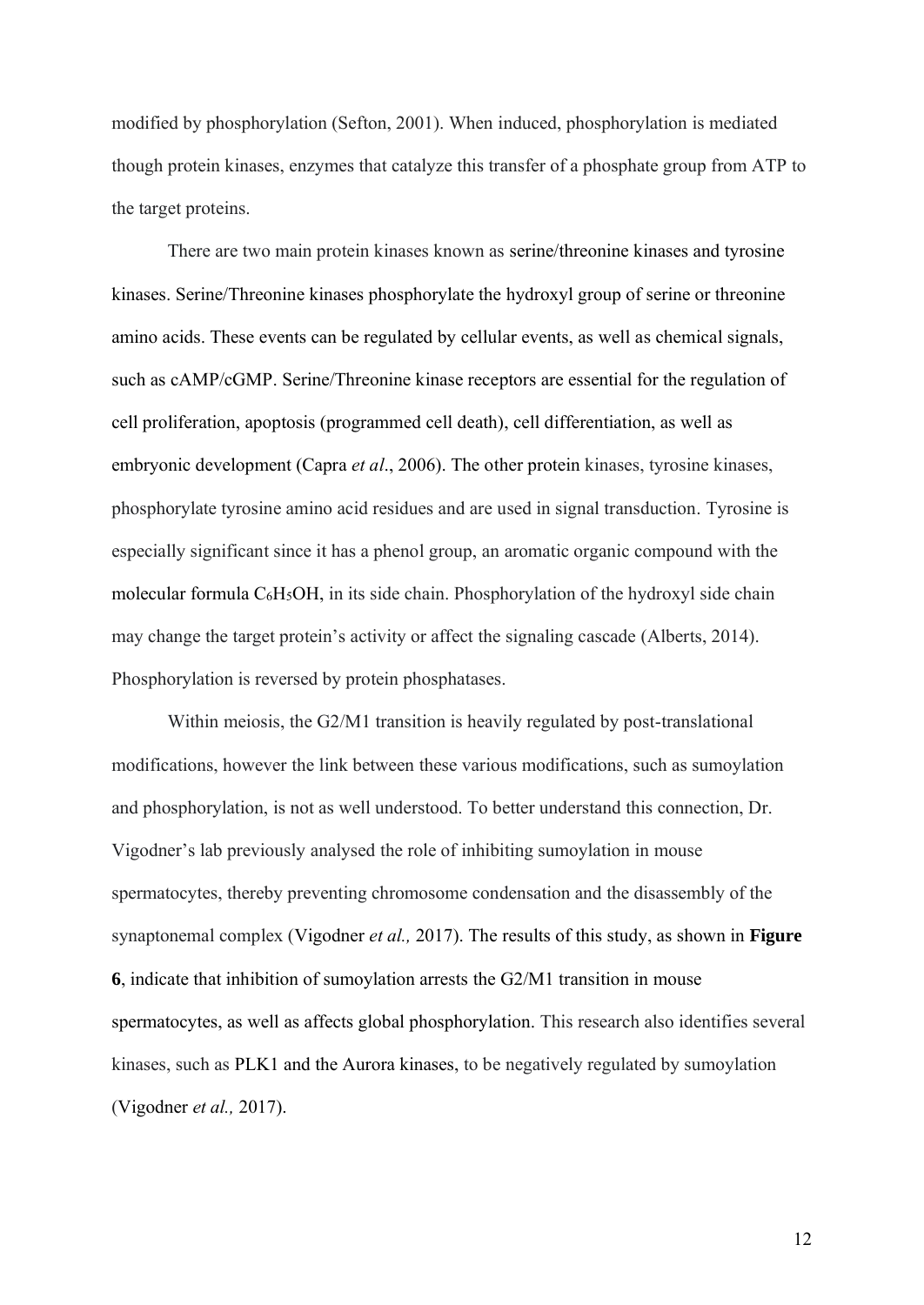

**Figure 6:** Inhibition of global sumoylation with the inhibitor Ginkgolic acid (GA) arrested the G2/M transition in purified mouse spermatocytes *in vitro.* Chromosomes do not condense (red) and synaptonemal complex does not disassemble (green) (Vigodner *et al*., 2017)

The Polo-like kinase family contains 5 members (PLK1-PLK5) and are involved in various functions in eukaryotic cell division. PLKs regulate events such as, centrosome maturation, checkpoint recovery, spindle assembly, cytokinesis, and apoptosis (Lee *et al*., 2014). Aurora kinases are serine/threonine kinases that are also essential for cellular growth and specifically control chromatid segregation (Tang *et al*., 2017). These findings suggest a possible link between the two post-translational modifications of phosphorylation and sumoylation. Additionally, the question remains which proteins are being phosphorylated specifically in a sumoylation-dependent manner, allowing specialized targeting of problems that could arise within spermatogenesis.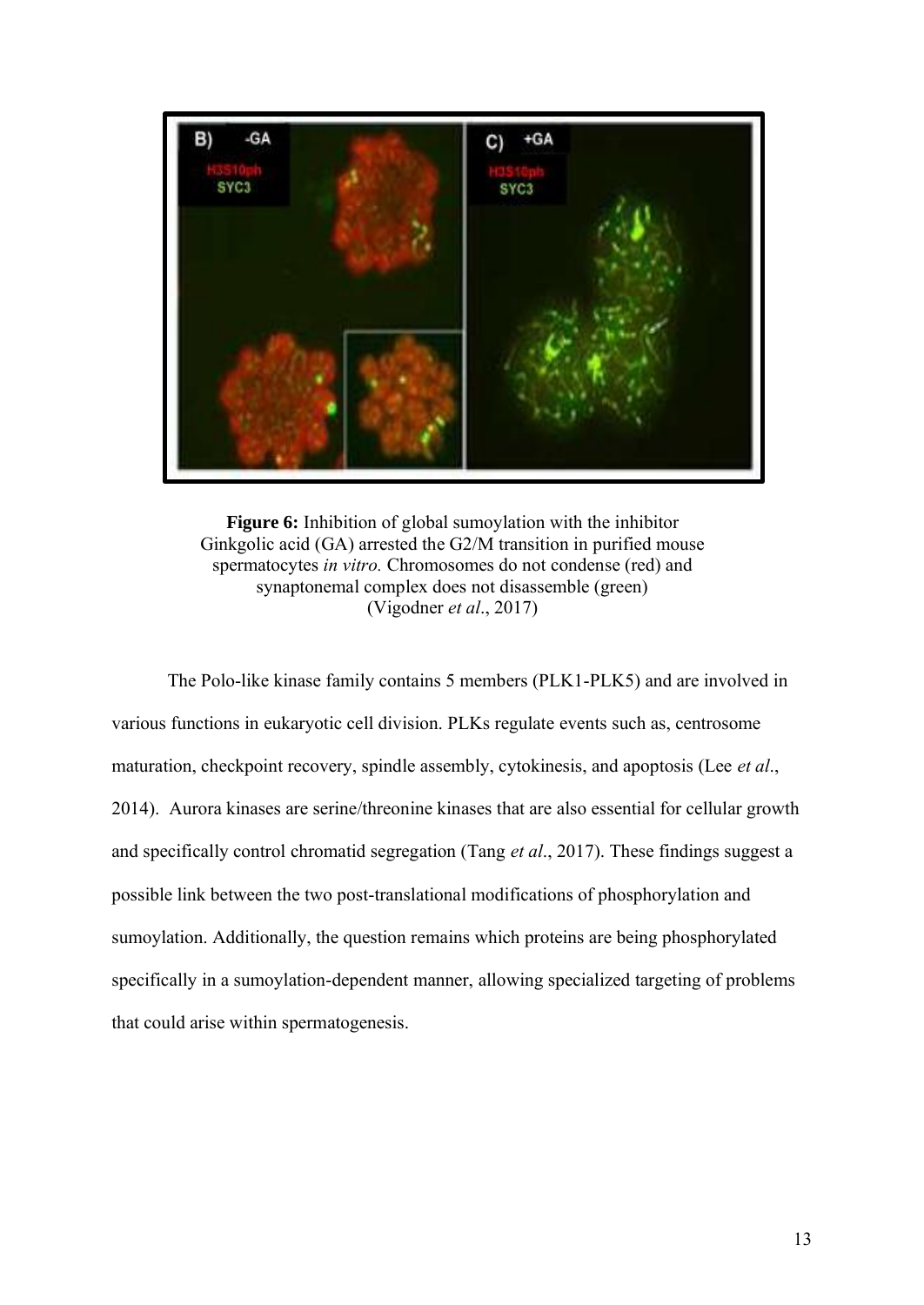#### **III. Goals**

Dr. Vigodner's lab has previously studied and identified certain targets of sumoylation during spermatogenesis. Through the inhibition of global sumoylation with the inhibitor Ginkgolic acid (GA), the G2/M transition was arrested in purified mouse spermatocytes *in vitro*. Those events were determined to be regulated by important kinases, such as PLK, Aurora kinases, and tyrosine kinases. Further research within the lab suggests that sumoylation regulates several of these kinases (Vigodner *et al.,* 2017). During my time in Dr. Vigonder's lab we sought to identify any proteins for which phosphorylation is affected when sumoylation is inhibited in mouse spermatocytes, as well as if any of these proteins could be regulated by the PLK, Aurora, tyrosine or any other kinases that regulate meiosis. Additionally, we sought to determine if their regulation was directly or indirectly related to sumoylation and if these targets were known to be involved in any other processes or cell types. These goals would help for future research involved in male infertility by targeting specific areas where problems could arise or cross over.

#### **IV. Materials & Methods**

#### **A. Gel Electrophoresis and Imaging**

In order to identify which proteins were being phosphorylated in a sumoylationdependent manner a two-dimensional gel electrophoresis was performed by Applied Biomics, Inc (Hayward, CA), along with Phospho-profiling and Protein ID. According to the Applied Biomics protocol, samples were prepared with 2D lysis buffer (30 mM Tris-HCl, pH 8.8, containing 7 M urea, 2 M thiourea and 4% CHAPS). The protein concentrations were then measured with Bio-Rad Protein Assay Kit II according to protocol. Each sample was then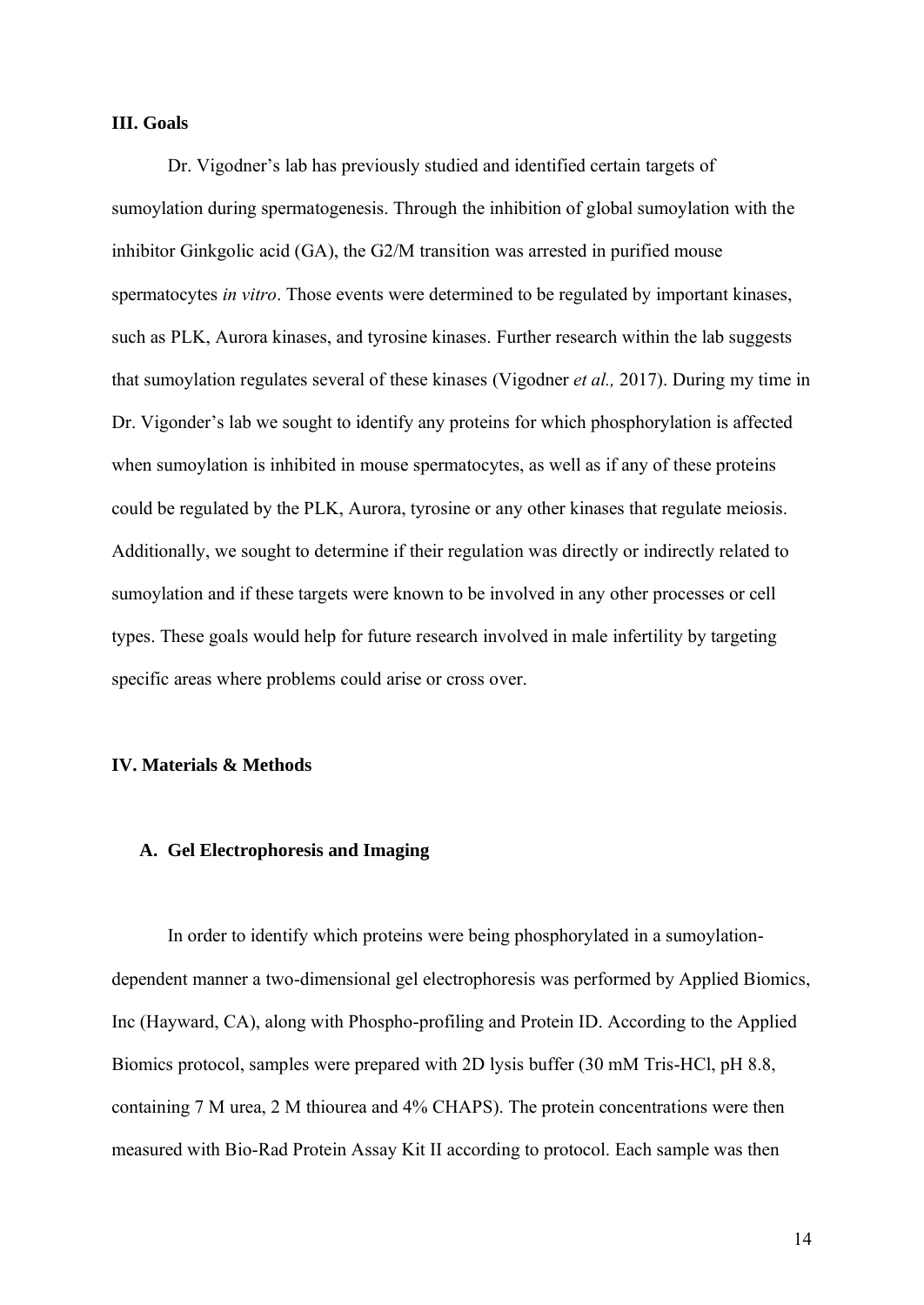mixed with 1.0 uL of diluted CyDye and kept in the dark on ice for 30 minutes. 1.0 ul of 10 mM Lysine was added to each sample to stop the labelling reaction, and then incubated in the dark for another 15 minutes.

The phosphor-profiling gel had an additional 220 g of unlabelled protein added for a total of 250 g. The samples were mixed for the 2D DIGE gel and spun well before loading into the holder. Once the samples were loaded, Isoelectric Focusing (IEF) was run according to the Amersham BioSciences protocol. After the completion of the IEF, samples were incubated and rinsed in the SDS-gel running buffer before transferring into 12% SDS gels.

Following SDS-PAGE, gel images were scanned and then stained using Pro-Q ® Diamond Phosphoprotein Gel Stain. Scanning was performed with Typhoon TRIO and further analysis with DeCyder software.

Spermatocytes were purified from mouse testes and treated with DMSO (control), 30 µm and 50µm of Ginkgolic acid (GA). Using both manual inspection and software, phosphorylated spots in DMSO vs. 30 umGA and DMSO vs. 30 umGA were selected. The spots were then mapped, and their phosphor-ratios were calculated. The proteins were eluted from the matrix and mass spectrometry fragmentation spectra were then acquired for each sample. The peptide mass and fragmentation spectra were submitted to GPS Explorer workstation equipped with MASCOT search engine to search the database of National Center for Biotechnology Information non- redundant (NCBInr). A list of target proteins was then obtained.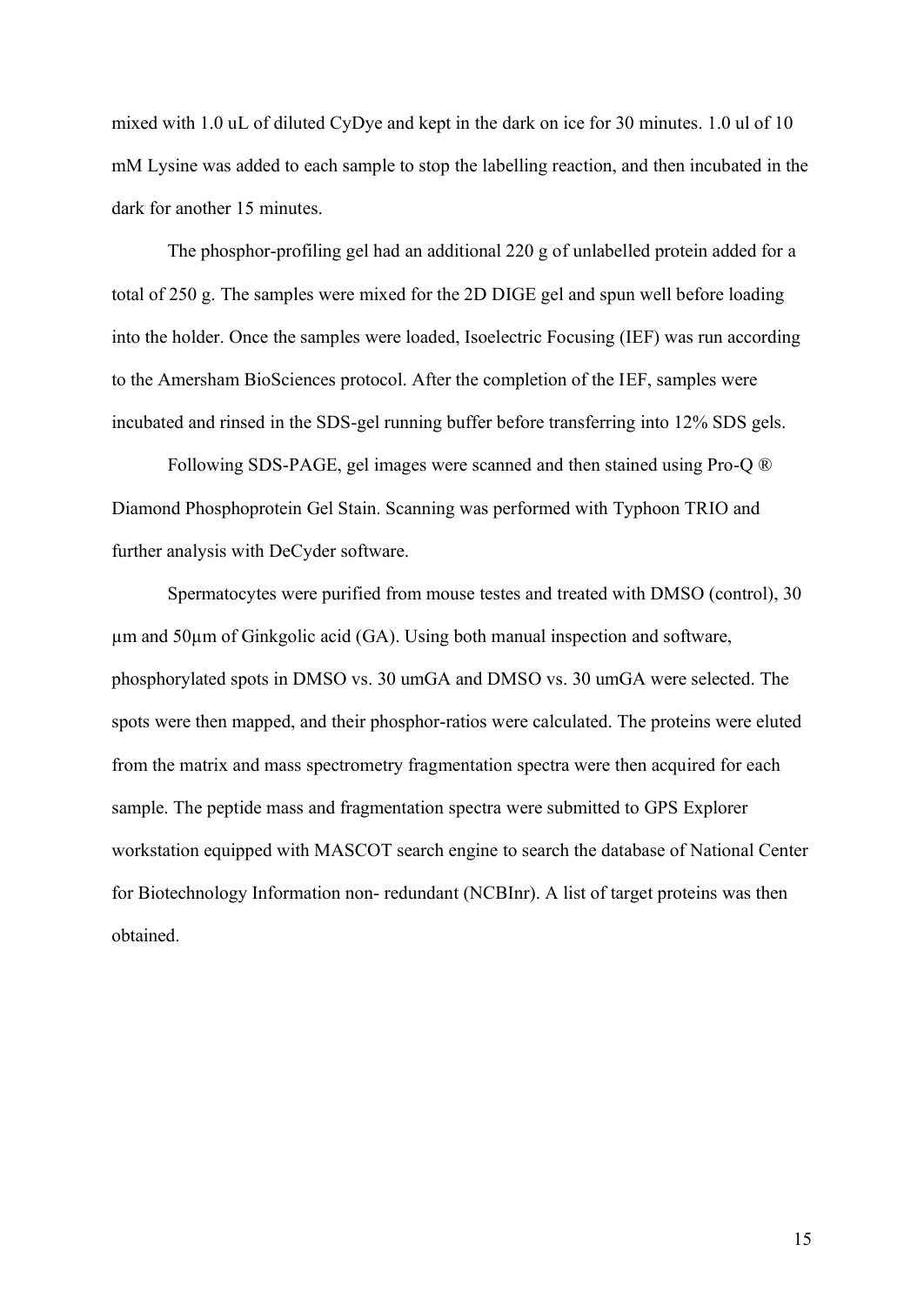#### **B. Bioinformatics Analysis**

After obtaining a comprehensive list of protein targets whose phosphorylation is affected by inhibition of sumoylation from Applied Biomics, Inc (Hayward, CA), we then sought to identify proteins from the comprehensive list that can be regulated by the PLK, Aurora, tyrosine or other kinases that regulate meiosis. This was accomplished using two computer software and databases. The first, The Universal Protein Resource (UniProt), is a comprehensive resource for protein sequence and annotation data. The overall database is composed of three subunits, the UniProt Knowledgebase (UniProtKB), the UniProt Reference Clusters (UniRef), and the UniProt Archive (UniParc), providing researchers with a centralized and inclusive resource for protein sequences and function. The second resource used, PhosphoSitePlus, is a comprehensive and interactive resource for observing experimentally recorded post-translational modifications, primarily of human and mouse proteins.

In order to narrow down the target proteins, each protein name and access number were inserted into the search engine of UniProtKB, encompassing the entire protein knowledgebase. Once the correct protein was found, the mouse cell was made sure to be chosen and analysed. On the UniProt software, the protein's function and interaction with other molecules is presented, as well as any post-translational modifications. From this data, information regarding kinases that phosphorylate the protein was recorded. Any information regarding sumoylation was noted as well.

To cross check the data regarding the phosphorylation of these proteins, PhosphoSitePlus was consulted to determine which kinases were specifically involved for certain targets. Again, target protein names and access numbers were inserted into the search engine, and the corresponding mouse cell was selected. The software then generated a graph with the x-axis representing the protein's residue numbers and the y-axis indicating the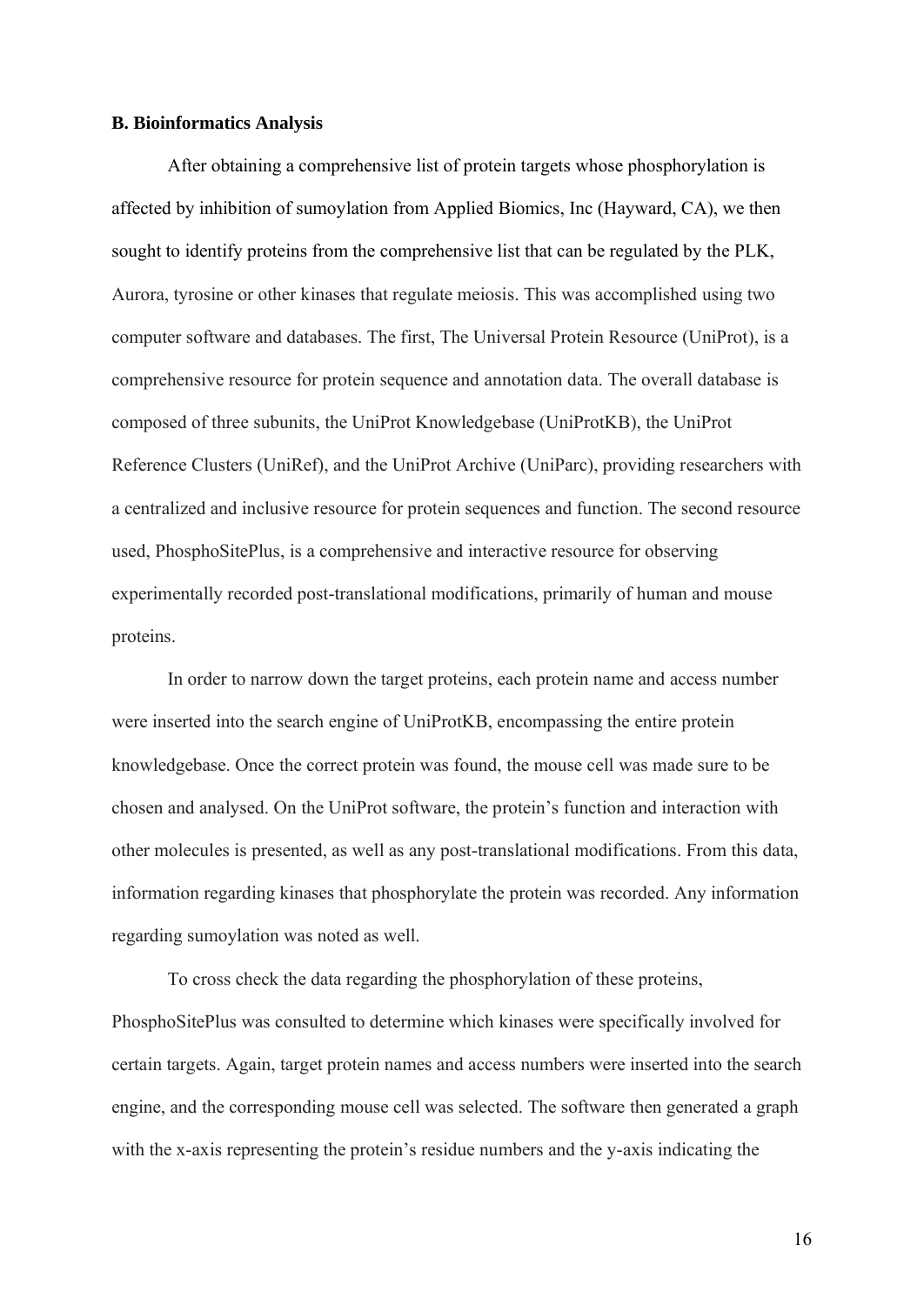number of references for post-translational modifications. The tabs below the graph allowed us to identify which kinases specifically were interacting upstream or downstream with which proteins. The results of these searches were recorded and analysed.

Following the analysis of the proteins with the two databases, information of the posttranslational modification was compiled into an Excel spreadsheet. Working from the chart produced from the comprehensive list of proteins, two more columns were added, one labelled " kinases" and another one labelled "sumoylation." Detailed notes were kept about every protein analysed. After completion of researching each protein on the list, the spreadsheet was further condensed based on importance for the current study.

# **V. Results**

# **A. Phosphorylated Proteins**

After running the two-dimensional gel electrophoresis, staining and a comparative analysis of mouse phosphoproteins was performed by Applied Biomics, Inc (Hayward, CA). Spermatocytes were purified from mouse testes and treated with DMSO (control), 30  $\mu$ m and 50µm of Ginkgolic acid (GA) and an example of the results of the two-dimensional gel electrophoresis is shown in **Figure 7**.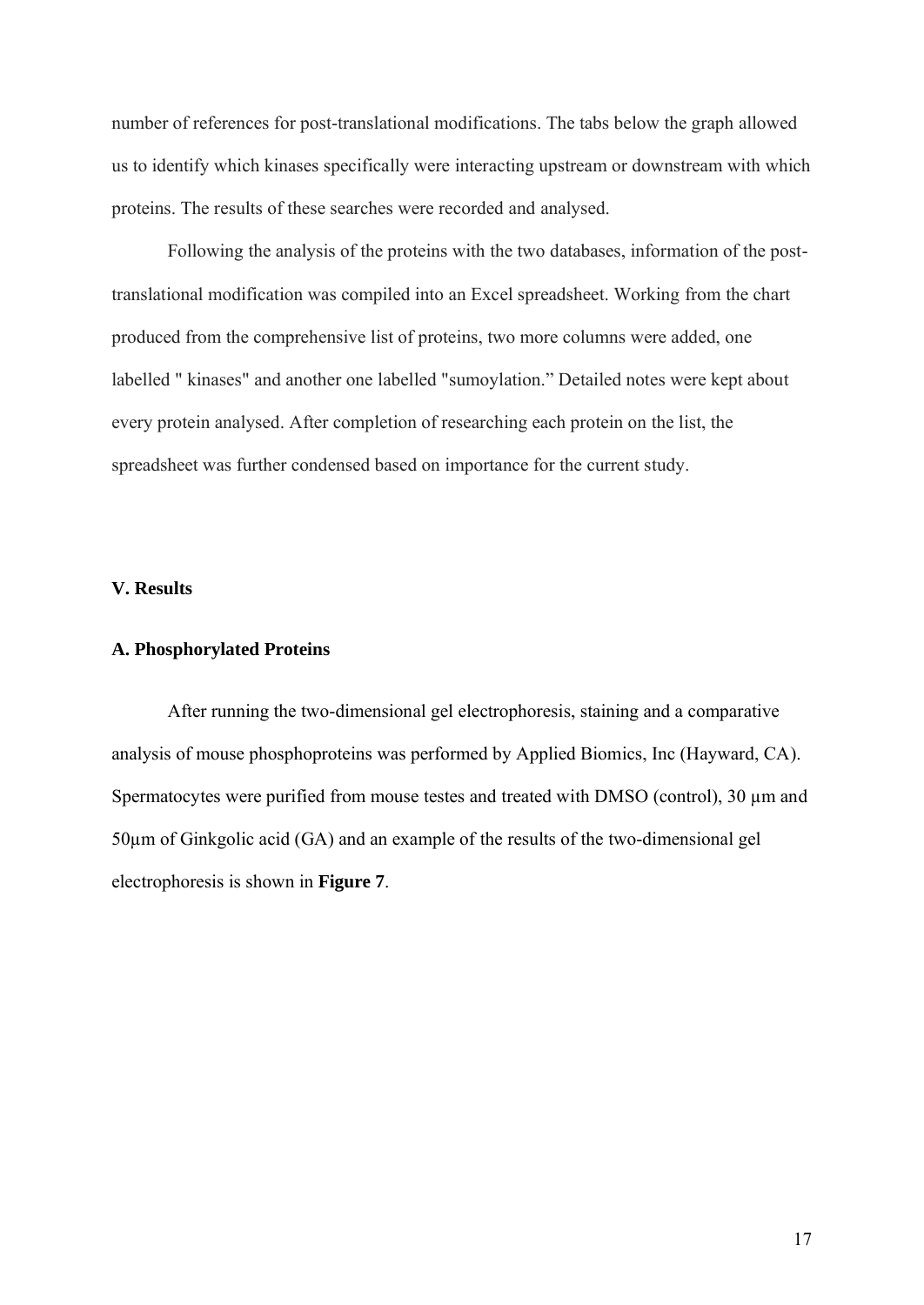

**Figure 7:** Results of two-dimensional gel electrophoresis of phosphoproteome following inhibition of sumoylation in spermatocytes. Gel 1: control, protein, and phospho-staining Gel 2: GA 30, protein, and phospho-staining (From left to right)

The gels were then analyzed, and proteins were identified through mass spectrometry. Both the protein mass and associated fragmentation spectra were submitted to GPS Explorer workstation equipped with MASCOT search engine to search the database of National Center for Biotechnology Information non- redundant (NCBInr). Targets with either protein score C.I.% or Ion C.I.% greater than 95 were considered significant. With these results, **Table 1**  was created, indicating a comprehensive list of proteins, grouped by general function and categorization, for which phosphorylation is affected in mouse spermatocytes. Analysis of the published and unpublished data from Vigodner's lab was also used to determine whether these targets were previously identified as targets of sumoylation in mouse and human germ cells.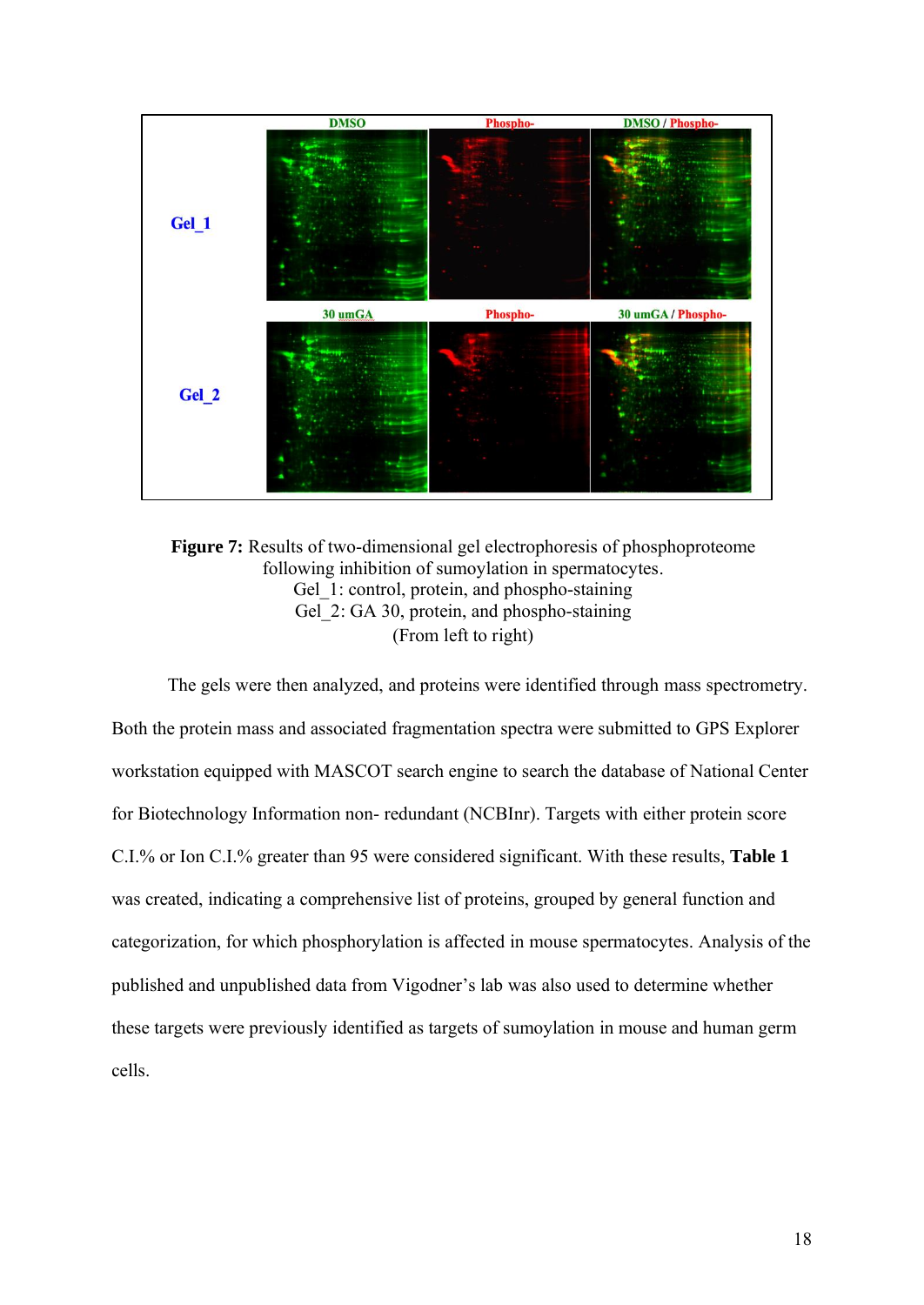|                                                                              |                    | sumoylated |                           |                                   |                           |
|------------------------------------------------------------------------------|--------------------|------------|---------------------------|-----------------------------------|---------------------------|
| RNA/DNA binding, transcription, translation, hisotnes                        | accession number   | <b>MW</b>  |                           | mouse germ cells human germ cells | other cells               |
| <b>Transcription intermediary factor 1-beta/KAP1</b>                         | <b>TIF1B MOUSE</b> | 88790.5    | $\boldsymbol{\mathsf{x}}$ | x                                 | $\boldsymbol{x}$          |
| Heterogeneous nuclear ribonucleoprotein H                                    | HNRH1_MOUSE        | 49,168     | $\pmb{\times}$            | $\pmb{\times}$                    | $\mathsf{x}$              |
| Heterogeneous nuclear ribonucleoprotein U                                    | <b>HNRPU_MOUSE</b> | 87862.7    | $\pmb{\times}$            | $\boldsymbol{x}$                  | $\boldsymbol{\mathsf{x}}$ |
| Valine-tRNA ligase                                                           | SYVC_MOUSE         | 140127.1   |                           |                                   |                           |
| Splicing factor 1                                                            | SF01_MOUSE         | 70358.1    | $\boldsymbol{x}$          |                                   | x                         |
| Splicing factor U2AF                                                         | U2AF1_MOUSE        | 27,797     | $\pmb{\times}$            |                                   | X                         |
| Pre-mRNA-splicing factor                                                     | SPF27 MOUSE        | 26.115     | $\mathbf{x}$              |                                   |                           |
| RNA-binding protein EWS                                                      | EWS_MOUSE          | 68,420     |                           |                                   |                           |
| Polyadenylate-binding protein 1                                              | PABP1_MOUSE        | 70,626     |                           | $\pmb{\times}$                    | x                         |
| Nucleosome assembly protein 1-like 1                                         | NP1L1 MOUSE        | 45.317     |                           |                                   |                           |
| THUMP domain-containing protein 1                                            | THUM1_MOUSE        | 38,861     |                           |                                   |                           |
| Nucleophosmin                                                                | <b>NPM_MOUSE</b>   | 32,540     |                           |                                   | X                         |
| <b>Eukaryotic translation initiation factor 4E</b>                           | <b>IF4E MOUSE</b>  | 25,038     |                           |                                   | $\mathbf{x}$              |
| Myelin transcription factor 1-like protein                                   | MYT1L_MOUSE        | 132,861    |                           |                                   |                           |
| 60S acidic ribosomal protein P2                                              | RLA2_MOUSE         | 11,644     | $\pmb{\times}$            | $\pmb{\times}$                    | x                         |
| <b>Histone H3.3C</b>                                                         | H3C_MOUSE          | 15,306     | P                         |                                   | $\boldsymbol{\mathsf{x}}$ |
| <b>Histone H4</b>                                                            | <b>H4 MOUSE</b>    | 11,360     | $\overline{ }$            |                                   | ×                         |
|                                                                              |                    |            |                           |                                   |                           |
| heat shock proteins/chaperons/ER proteins                                    |                    |            |                           |                                   |                           |
| Transitional endoplasmic reticulum ATPase /valosine containing proTERA_MOUSE |                    | 89265.7    | $\pmb{\times}$            | $\pmb{\times}$                    | x                         |
| Heat shock cognate 71 kDa protein/ Heat shock 70 kDa protein 8               | HSP7C_MOUSE        | 70827.2    |                           |                                   | x                         |
| Hsc70-interacting protein                                                    | F10A1_MOUSE        | 41,630     |                           |                                   |                           |
| T-complex protein 1 subunit epsilon                                          | TCPE MOUSE         | 59,586     | $\boldsymbol{\mathsf{x}}$ | $\pmb{\times}$                    | x                         |
| T-complex protein 1 subunit alpha                                            | <b>TCPA_MOUSE</b>  | 60,411     | $\boldsymbol{x}$          | $\boldsymbol{\mathsf{x}}$         | $\boldsymbol{\mathsf{x}}$ |
| Reticulocalbin-2                                                             | RCN2_MOUSE         | 37.248     |                           |                                   | $\boldsymbol{\mathsf{x}}$ |
| Glutaredoxin-3                                                               | GLRX3_MOUSE        | 37.754     |                           |                                   |                           |
| Endoplasmic reticulum chaperone BiP                                          | BIP_MOUSE          | 72,378     |                           |                                   |                           |
|                                                                              |                    |            |                           |                                   |                           |
| ubiquitination                                                               |                    |            |                           |                                   |                           |
| Ubiquitin-like modifier-activating enzyme 6                                  | <b>UBA6_MOUSE</b>  | 117,891    |                           |                                   |                           |
| 26S proteasome non-ATPase regulatory subunit 13                              | PSD13_MOUSE        | 42,782     | x                         |                                   |                           |
| Proteasome subunit alpha type-5                                              | PSA5_MOUSE         | 26,394     | $\mathbf{x}$              | $\boldsymbol{\mathsf{x}}$         | $\mathbf{x}$              |
|                                                                              |                    |            |                           |                                   |                           |
| cytoskeleton/membrane traffic                                                |                    |            |                           |                                   |                           |
| Cilia- and flagella-associated protein 36                                    | CFA36_MOUSE        | 39,575     |                           |                                   |                           |
| Tropomodulin-3                                                               | TMOD3_MOUSE        | 39,478     |                           |                                   | x                         |
| Rho GDP-dissociation inhibitor 1                                             | GDIR1_MOUSE        | 23,393     |                           | $\boldsymbol{x}$                  | x                         |
|                                                                              |                    |            |                           |                                   |                           |
| enzymes                                                                      |                    |            |                           |                                   |                           |
| Inositol-3-phosphate synthase 1                                              | INO1_MOUSE         | 60,893     | $\boldsymbol{x}$          |                                   |                           |
| NADH dehydrogenase [ubiquinone] 1 alpha subcomplex subunit 10                | NDUAA MOUSE        | 40,578     |                           |                                   |                           |
| Isocitrate dehydrogenase [NAD] subunit alpha,                                | <b>IDH3A MOUSE</b> | 39,613     |                           |                                   |                           |
| Pyruvate dehydrogenase E1 component subunit beta                             | ODPB_MOUSE         | 38,912     |                           |                                   | $\boldsymbol{\mathsf{x}}$ |
| Inorganic pyrophosphatase                                                    | <b>IPYR_MOUSE</b>  | 32,646     |                           |                                   |                           |
| Palmitoyl-protein thioesterase 1                                             | PPT1_MOUSE         | 34,467     |                           |                                   |                           |
| Leukocyte elastase inhibitor A                                               | <b>ILEUA_MOUSE</b> | 42,548     |                           |                                   |                           |
| Phosphoserine phosphatase                                                    | <b>SERB MOUSE</b>  | 25,080     |                           |                                   |                           |

**Table 1:** List of proteins identified by Applied Biomics, Inc (Hayward, CA), after performing 2D gel electrophoresis, staining and comparative analysis of phosphoproteins following inhibition of global sumoylation with GA inhibitor, arresting the G2/M transition in purified mouse spermatocytes *in vitro.*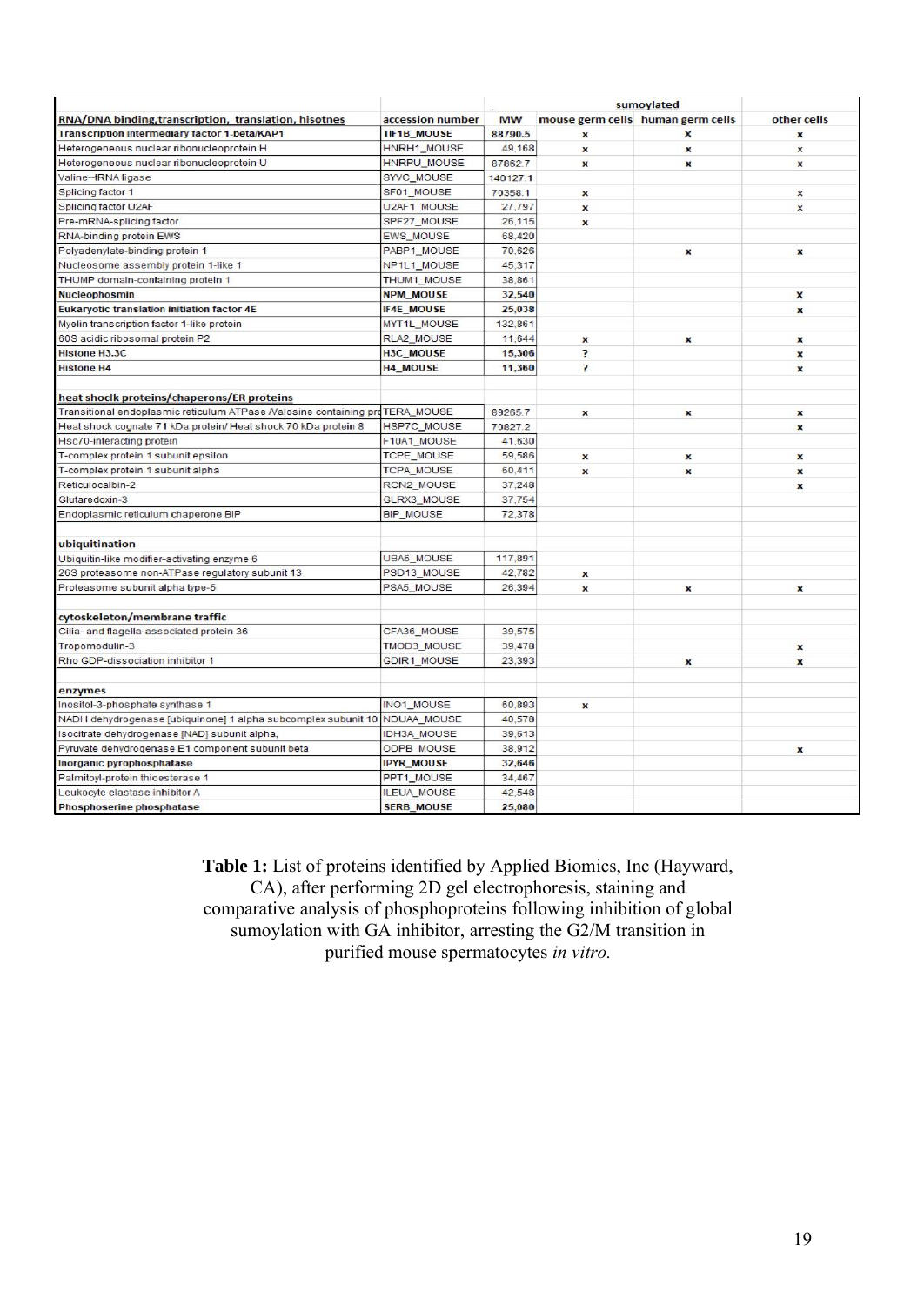# **B. Specific Targets and Functions**

Following the results of the previous experiments and the creation of **Table 1,** a more refined table was created with the UniProt and PhosphoSite databases identifying the target proteins which can be regulated by the PLK, Aurora, tyrosine and other kinases that regulate meiosis. The results of the bioinformatics analysis are expressed in **Table 2**, identifying eight potential protein targets of interests that are regulated by meiotic kinases and interact with SUMO proteins.

| <b>Bioinformatics analysis</b>                     |                                                                |                      |                   |
|----------------------------------------------------|----------------------------------------------------------------|----------------------|-------------------|
|                                                    | <b>Kinases</b>                                                 | interacts with SUMO? | Phosphotase       |
| Transcription intermediary factor 1-beta/KAP       | ATM, MSK1, PKCD                                                | YES                  | PPP1CA, PP1CB     |
| Heterogeneous nuclear ribonucleoprotein U          | PLK <sub>1</sub>                                               | YES                  | 2A (PP2A)         |
| Polyadenylate-binding protein 1                    | tyrosine kinase Pyk2, MAPKAPK2                                 | <b>YES</b>           |                   |
| Nucleophosmin 1                                    | PLK1, PLK2, CDK1, NEK2, ROCK2                                  | Yes                  |                   |
| <b>Eukaryotic translation initiation factor 4E</b> | MNL, MNK1, Mtor, PLK1, CDK1                                    | <b>YES</b>           |                   |
| <b>Histone H3.3C</b>                               | SPIN, AURKB, RPS6KA4, RPS6KA5, MAP3K20, PRKCB, DAPK3, PKN1, JA | Yes                  |                   |
| <b>Histone H4</b>                                  | PAK <sub>2</sub>                                               | Yes                  |                   |
| Valosine containing protein                        | 14 serines, 14 threonines, 6 tyrosines are phosphorylated      | Yes                  | PTPL <sub>1</sub> |

# **Table 2:** Identified protein targets as a result of bioinformatics analysis. These eight protein targets are both regulated by meiotic kinases and interact with SUMO proteins.

The use of PhosphoSitePlus enabled a clear depiction of the protein's regulation by posttranslational modifications along the residue positions. As an example, **Figure 8** represents the graph of Polyadenylate-binding protein 1 (PABP1) generated by PhosphoSitePlus.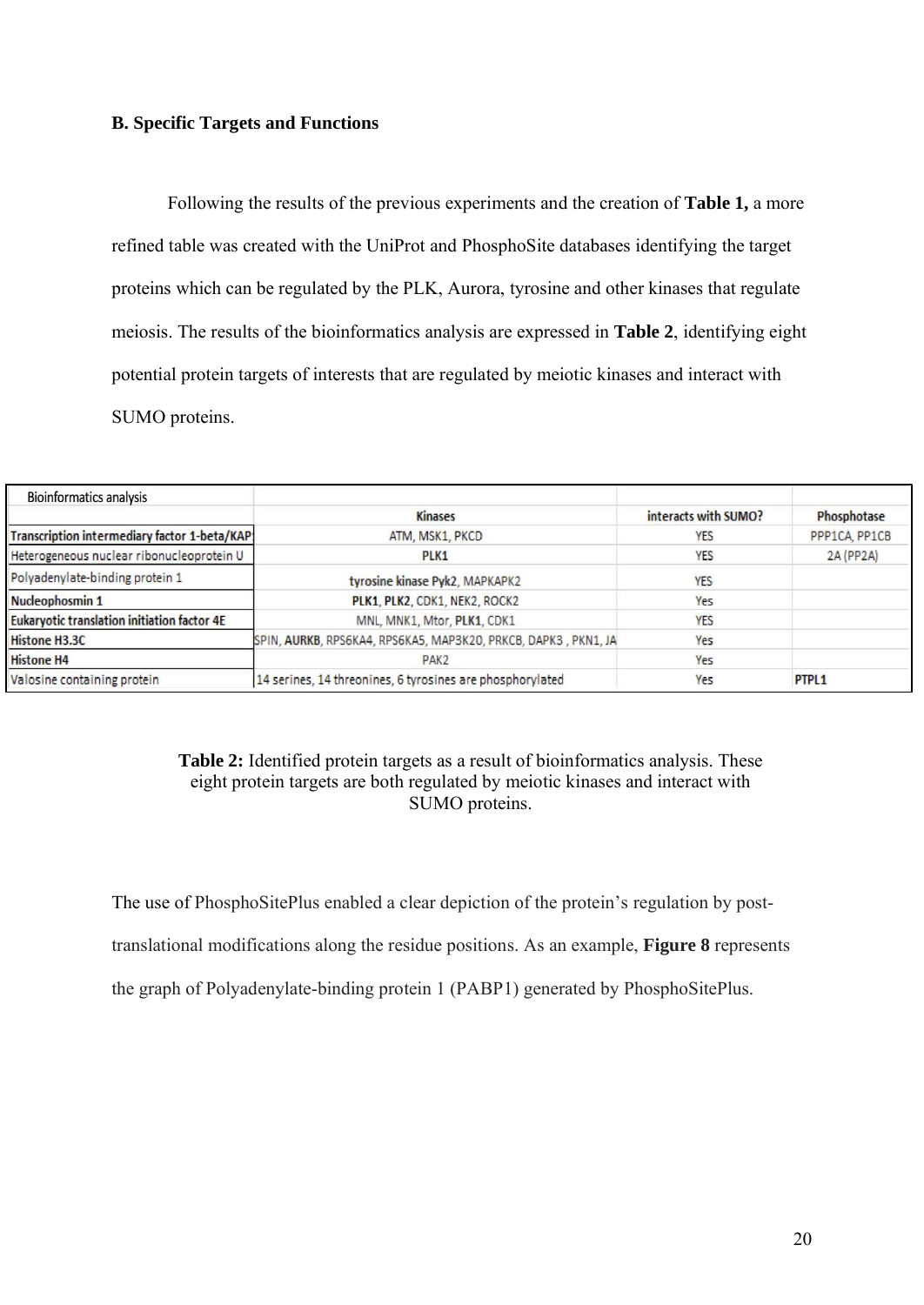

**Figure 8:** Graphical representation of Polyadenylate-binding protein 1 (PABP1) generated by PhosphoSitePlus. The colors in the top right corner indicates location of various post-translational modifications (For example, blue represents areas of phosphorylation.)

The first protein in the table, Transcription intermediary factor 1-beta/KAP, acts as a nuclear corepressor that plays a role in transcription, as well as in the DNA damage response. Once sensing DNA damage, the phosphorylation of KAP-1 on Ser-824 by ATM, ataxia telangiectasia-mutated, kinase enhances cell survival and promotes chromatin relaxation and DNA repair. ATM's most documented function is to mobilize and regulate the cellular response to DNA double-strand breaks (Shiloh and Ziv, 2013). ATM induced phosphorylation on Ser-824 also represses sumoylation, leading to the de-repression of expression of various genes involved in cell cycle control and apoptosis in response to cellular stress (UniProt). Additionally, KAP has E3 SUMO-protein ligase activity and thus sumoylation and desumoylation events directly regulate TRIM28-mediated transcriptional repression.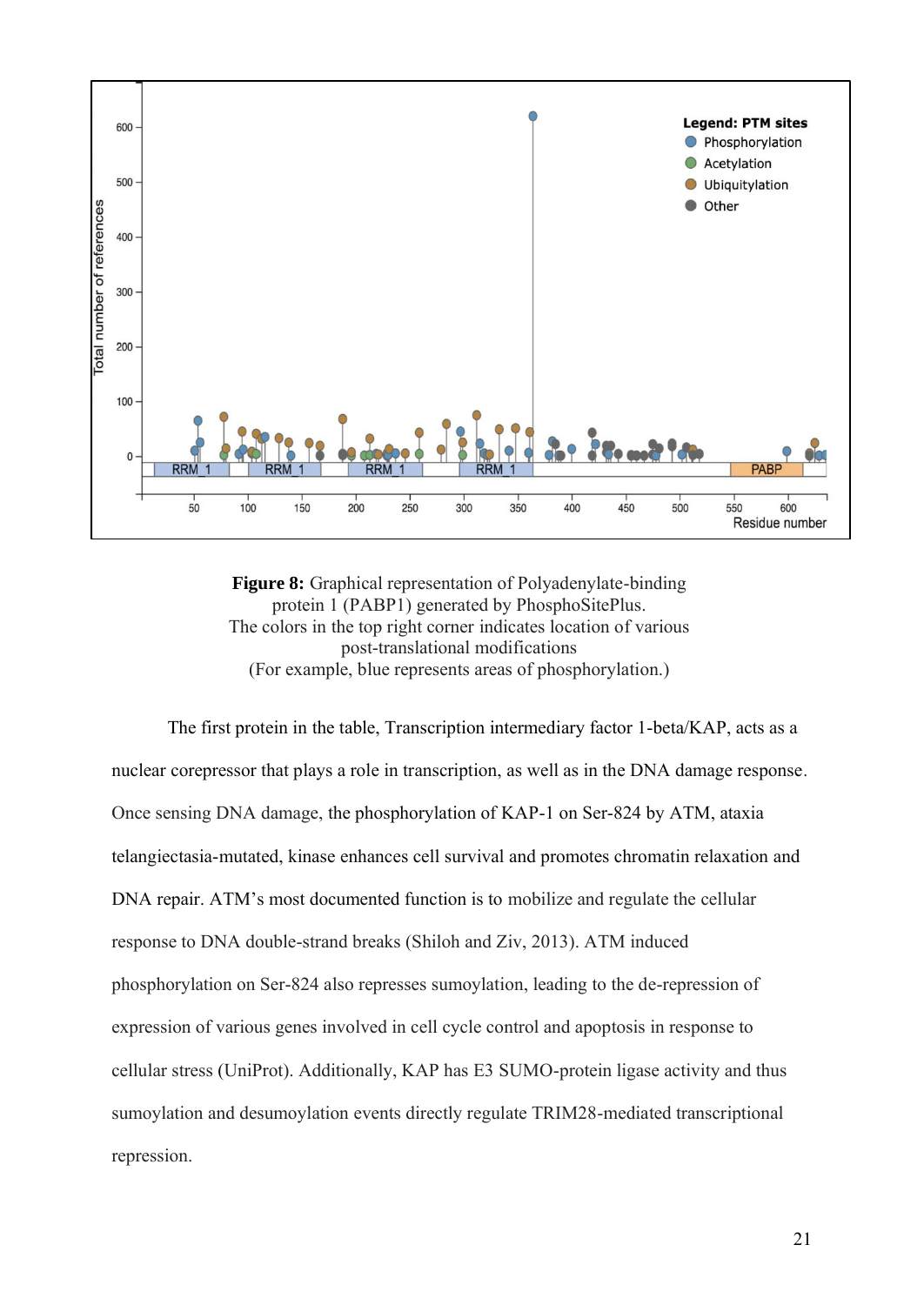The next protein, Heterogeneous nuclear ribonucleoprotein U (hnRNP U), is a DNA and RNA binding protein involved in several cellular processes, including nuclear chromatin organization, telomere length regulation, transcription, mRNA alternative splicing and stability, and mitotic cell progression (Chaudhury *et al*., 2010). hnRNP U is extensively phosphorylated on Ser-58 by PLK1. Additionally, there are various amino acid modifications at positions on the peptide that interact directly with SUMO-1 and SUMO-2.

Polyadenylate-binding protein 1 (PABP1) binds the poly(A) tail of mRNA and regulates processes of mRNA metabolism, such as pre-mRNA splicing and mRNA stability. PABP1 is phosphorylated by MAPKAPK2, which is involved in the post-translational regulation of cytokines (Soni *et al*., 2019), as well as Pyk2, a tyrosine kinase that regulates reorganization of the actin cytoskeleton, cell polarization, cell migration, adhesion, spreading and bone remodelling (PhosphoSitePlus).

Nucleophosmin (NPM1) is a molecular chaperone protein with a wide range of functions, including ribosomal protein assembly, prevention of nucleolar protein aggregation, and regulation of the tumor suppressors TP53 and alternative reading frame (ARF) (Brunner and Graubert, 2018). NPM1 is phosphorylated at Ser-4 by PLK1 and PLK2. NPM1 is also phosphorylated by CDK2 at Ser-125 and Thr-198. Additionally, NPM1 is sumoylated by ARF and interacts directly with SUMO-1 and SUMO-2 proteins.

Eukaryotic translation initiation factor 4E (eIF4E) recognizes and binds the mRNA cap during an early protein synthesis and facilitates ribosome binding by promoting the unwinding of mRNA's secondary structures. eIF4E is also phosphorylated by multiple kinases, including PLK1 and regulates spindle association.

Histone H3.3C and H4 are core components of the nucleosome. Nucleosomes wrap around DNA and condense it into chromatin, limiting DNA accessibility. Histones thus play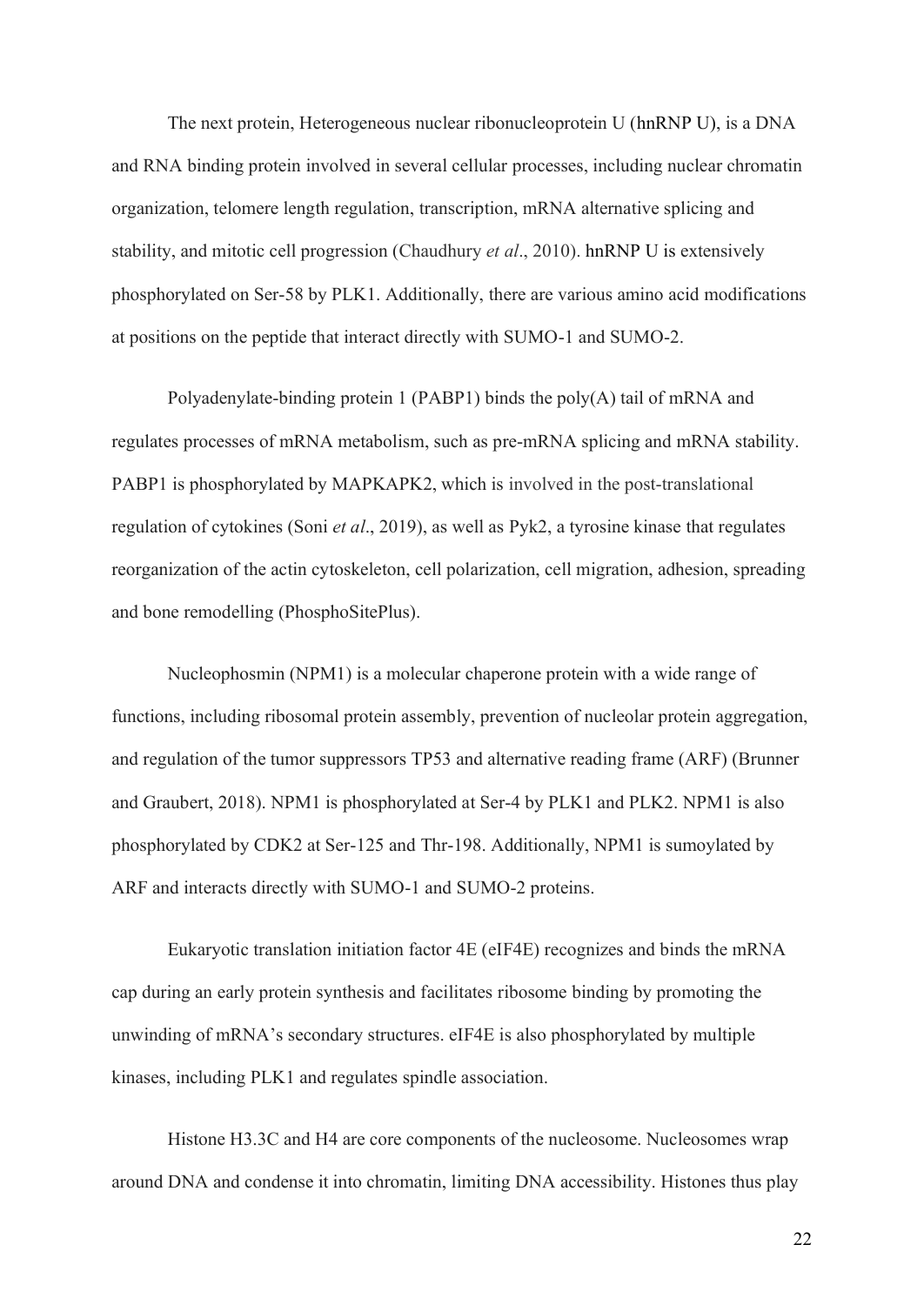a critical role in transcription regulation, DNA repair, DNA replication and chromosomal stability. Histone H3.3C is phosphorylated at Ser-11 by AURKB, which is crucial for chromosome condensation and cell-cycle progression during mitosis and meiosis. Histone H4 is phosphorylated by PAK2 at Ser-48. This phosphorylation increases the association of H4 and H3.3C with the histone chaperone HIRA, thus promoting nucleosome assembly of H3.3- H4. Additionally, H4 interacts with SUMO proteins (UniProt).

The last protein in **Table 2**, Valosin containing protein (VCP), is responsible for the fragmentation of Golgi stacks during mitosis, reassembly after mitosis and the formation of the transitional endoplasmic reticulum. VCP is phosphorylated by tyrosine kinases in response to T-cell antigen receptors. The peptide also interacts with SUMO proteins, as indicated by amino acid modifications in various positions on the peptide chain (UniProt).

# **C. Role of Sumoylation in Regulation of the Identified Targets in Other Cell Types**

Following the identification of these targets, we explored any other information known about these proteins in different cell types. For instance, in other cell types, sumoylation and phosphorylation of nucleophosmin/B23 regulate its subcellular localization, cell proliferation and survival. It has been studied that the expression level of B23 is proportional to the cell growth rate, suggesting a positive role in cell growth and proliferation (Okuwaki, 2008).

Further research also suggests that sumoylation of Eukaryotic translation initiation factor 4E (eIF4E) activates mRNA translation. Sumoylation of eIF4E initiates the formation of the active elF4F translation initiation complex. This then promotes the translation of specific proteins that are necessary for cell proliferation and preventing apoptosis. The disruption of the elF4E sumoylation inhibits protein translation and removes the oncogenic functions associated with this protein (Xu *et al*., 2010).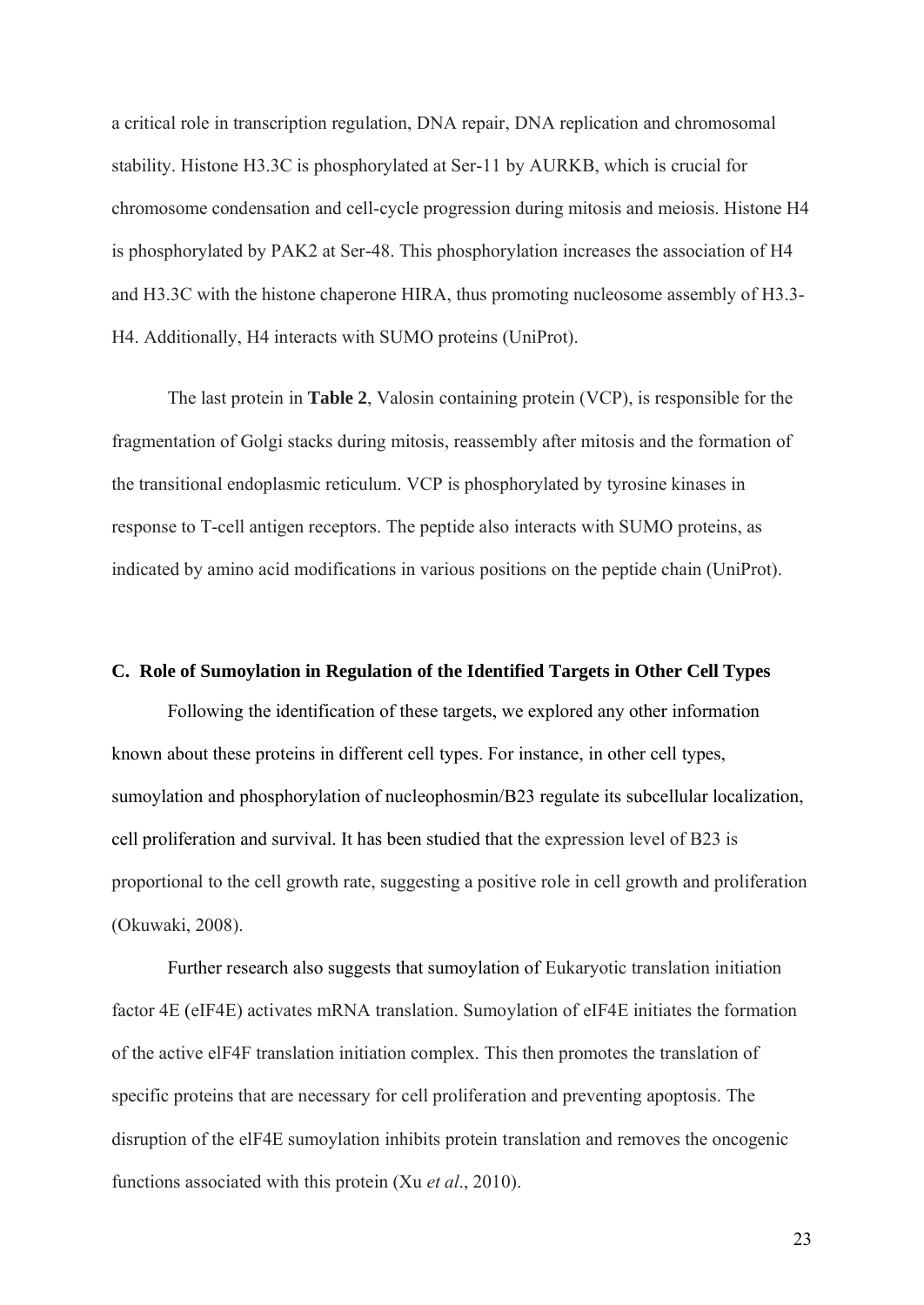Furthermore, inhibition of sumoylation of VCP leads to an impaired stress response. In normal cells, under oxidative and endoplasmic reticulum stress conditions, sumoylation of VCP initiates the release of VCP to stress granules and promotes the VCP hexamer formation. However, when there are mutations in the VCP N-domain, reducing sumoylation, there is a weakened VCP hexamer assembly, rendering the cells vulnerable to stress (Wang *et al*., 2016).

Additionally, histone sumoylation is associated with transcription repression. Histone H4 is able to bind to E2, the SUMO-conjugating enzyme (UBC9), as well as be sumoylated in an E1, the SUMO-activating enzyme, and E2 dependent manner. Therefore, evidence seems to suggest that histone sumoylation recruits histone deacetylase and heterochromatin protein 1, thereby inducing gene silencing (Shiio and Eisenman, 2003). While these targets may have more known and studied functions within other cell types, not much is known about these proteins in germ cells.

# **VI. Discussion**

In this particular study, we sought to explore a series of questions which could shed light on the role of phosphorylation and sumoylation on mouse spermatocytes. Dr. Vigonder's lab has spent a long time investigating the role of sumoylation in spermatogenesis and its contribution to male infertility. While sumoylation is a post-translational modification that is only more recently studied and less understood, there is accumulating evidence supporting its role during spermatogenesis.

In previous research studies, the inhibition of global sumoylation with the inhibitor Ginkgolic acid (GA), caused purified mouse spermatocytes to be arrested in the G2/M transition *in vitro*. These events were determined to be regulated by the important kinases,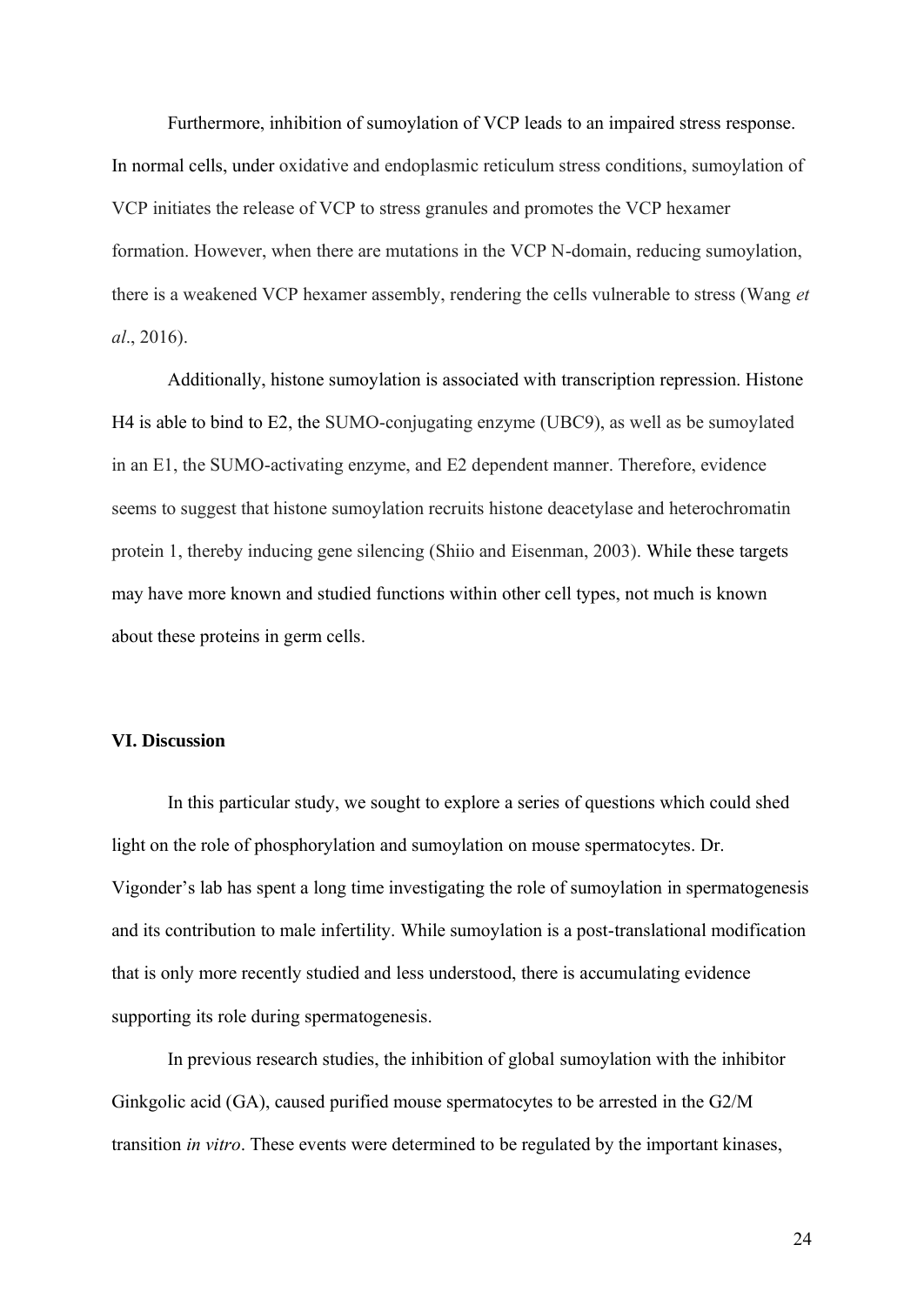PLK, Aurora, and tyrosine kinases. Further research within the lab suggests that sumoylation is involved in regulating several of these kinases (Vigodner *et al.,* 2017). This information initially led us to further explore the connection between the post-translational modifications of phosphorylation and sumoylation.

The first question we wished to address was which protein's phosphorylation is affected when sumoylation is disrupted. A two-dimensional gel electrophoresis was performed by Applied Biomics, Inc (Hayward, CA), along with Phospho-profiling and Protein ID. By using mass spectrometry, the peptide mass and fragmentation spectra were submitted to GPS Explorer workstation equipped with MASCOT search engine to search the database of National Center for Biotechnology Information non- redundant (NCBInr) and a list of target proteins was then obtained. **Table 1** depicts the results of this experiment with a comprehensive list of phosphorylation affected proteins in mouse spermatocytes.

Since previous research in Dr. Vigodner's lab identified that sumoylation regulates the important kinases of PLK, Aurora, and tyrosine kinases, we looked to identify which proteins from the list in **Table 1** are regulated by these kinases and sumoylation. Starting with the UniProt program, each protein's function and interaction with other molecules was explored. The post-translational modifications regarding phosphorylation and sumoylation were also recorded. Additionally, any specific kinase activity was noted.

Further research into identifying the proteins of interest required the usage of PhosphoSitePlus software and database. Each protein was inserted into the search engine and scanned for the desired post-translational modifications and kinases. With each protein, a graph was generated with the x-axis representing the protein's residue numbers and the y-axis indicating the number of references for post-translational modifications. This allowed us to determine the extent and location of post-translational modifications, including phosphorylation specifically. Additionally, with each protein, a comprehensive list of its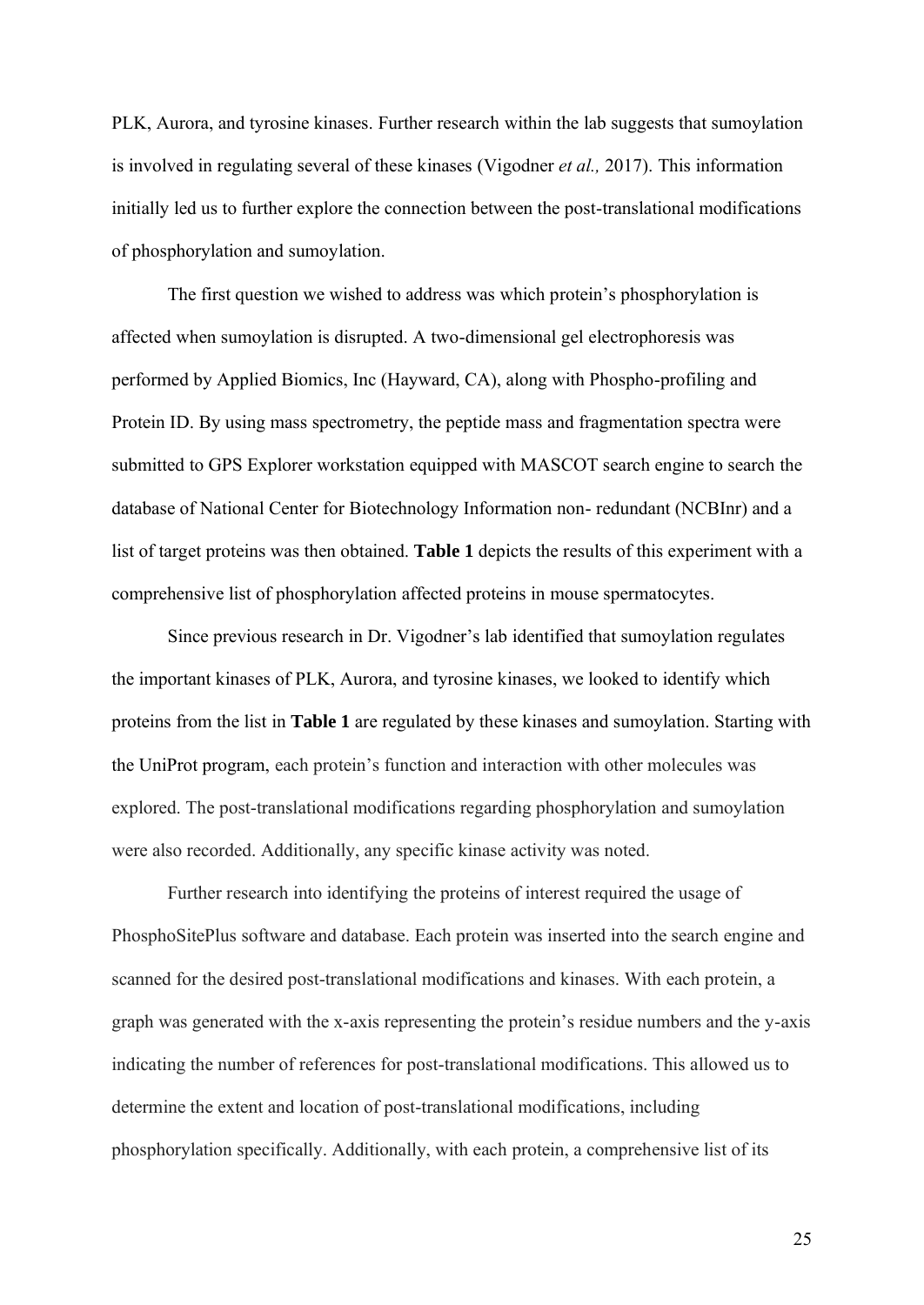interactions both upstream and downstream was generated and allowed us to analyze protein function and activity. By using the UniProt and PhosphoSite databases, we were able to identify the target proteins which are regulated by meiotic kinases and interact with SUMO proteins, as expressed in **Table 2.** This bioinformatic analysis allowed us to condense the list of proteins from those that experience effects in phosphorylation when sumoylation is inhibited, to a list of more specific proteins that can be involved in the regulation of meiosis.

Additionally, we were able to determine if the target protein's regulation was directly or indirectly related to sumoylation. For instance, Transcription intermediary factor 1 beta/KAP becomes phosphorylated by ATM and has E3 SUMO-protein ligase activity. Therefore, sumoylation and desumoylation events directly interact and regulate TRIM28 mediated transcriptional repression. The next protein identified, hnRNP U, is phosphorylated by PLK1 and has various amino acid modifications at positions on the peptide that interact directly with SUMO-1 and SUMO-2. Next, PABP1 is phosphorylated by Pyk2, a tyrosine kinase, however, there does not seem to be any mention of sumoylation or SUMO proteins within the various software. Therefore, PABP1 may interact indirectly with SUMO proteins, as the tyrosine kinase is known to regulate sumoylation. This is also true for the proteins eIF4E and Histone H3.3C, which are phosphorylated by sumo-regulated kinases PLK1 and AURKB respectively. On the other hand, NPM1 is phosphorylated by PLK1 and PLK2 and sumoylated by ARF, interacting directly with SUMO-1 and SUMO-2 proteins, with the same being true for Histone H4. Lastly, VCP is phosphorylated by tyrosine kinases and interacts with SUMO proteins, indicated by the amino acid SUMO modifications in various positions on the peptide chain.

Finally, a literary search of previously published research was conducted to better understand potential functions of the identified proteins in cell cycle progression. For example, in other cell types, sumoylation of eIF4E activates mRNA translation. Additionally,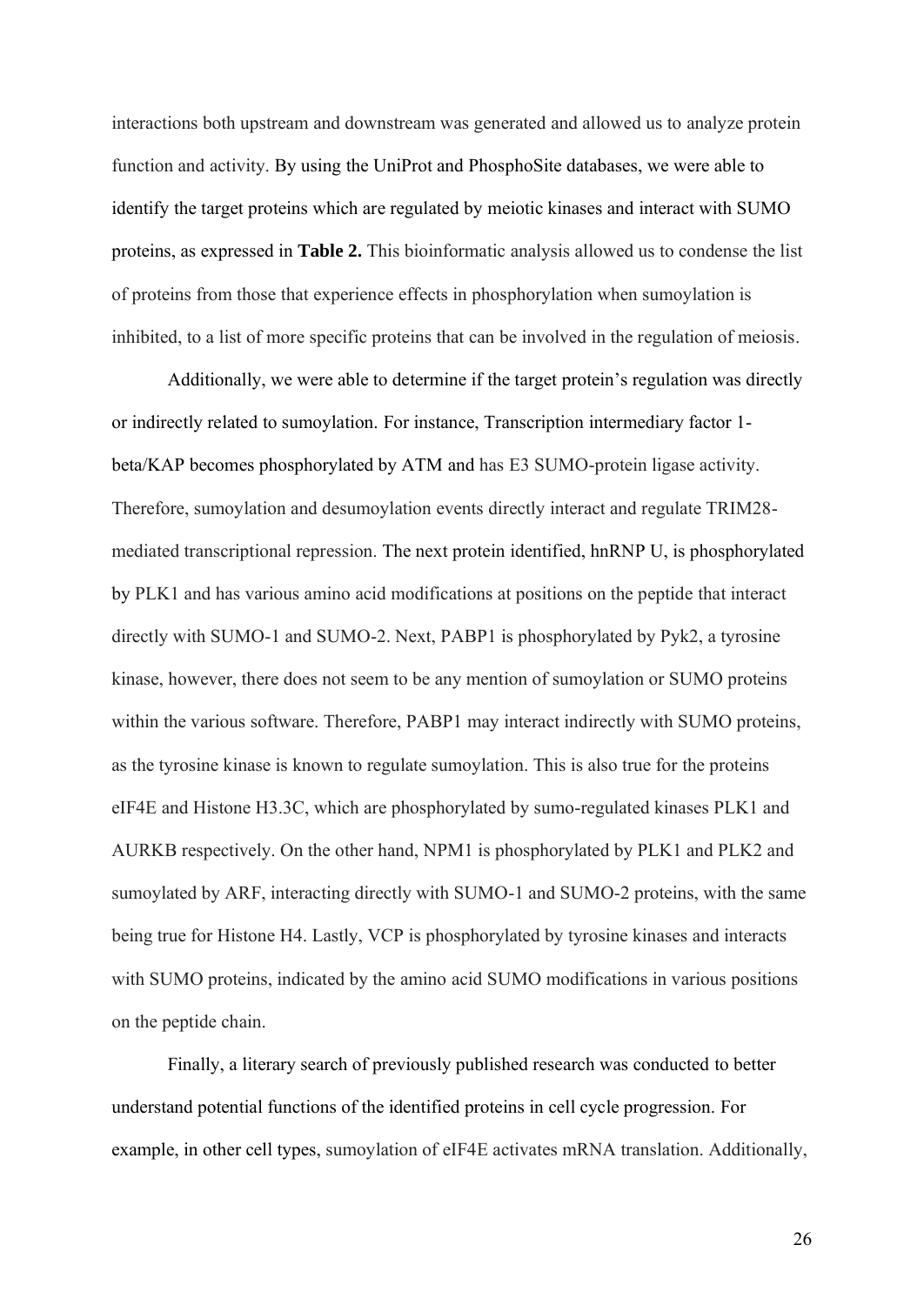sumoylation and phosphorylation of nucleophosmin/B23 regulates its subcellular localization, cell proliferation and survival. Histone sumoylation was found to be associated with transcription repression, while inhibition of the SUMOylation of VCP leads to impaired stress response. These other functions seem to all correlate with essential parts of cell proliferation and survival. This information could be of importance for our study as any effect to these proteins could then influence the progression through meiosis.

#### **VII. Conclusion**

Infertility continues to be a problem all over the world, with recent studies shedding more light and understanding on the issue. While male infertility used to be primarily attributed to genetic or environmental conditions, in more recent years, the underlying mechanism of spermatogenesis, and sumoylation specifically, has been explored significantly more in relation to its role in male infertility. In our lab we have studied the importance of various post-translational modifications and the effects on the cells of the male reproductive system. We sought to identify proteins for which phosphorylation is affected when sumoylation is inhibited in spermatocytes. Additionally, from these target proteins we wished to identify proteins regulated by the PLK, Aurora, tyrosine and any other kinases that regulate meiosis.

Based on the experiments and bioinformatics analysis we performed, specific proteins were identified to be regulated by meiotic kinases and interact with SUMO proteins. Upon further research and analysis, it was determined that many of these targets also play a role in cell cycle progression and survival in other cell types. Future studies would focus on each target protein's specific role in germ cells, as well as exploring its regulation by the cross-talk between phosphorylation and sumoylation. The results of this research will be supported *in*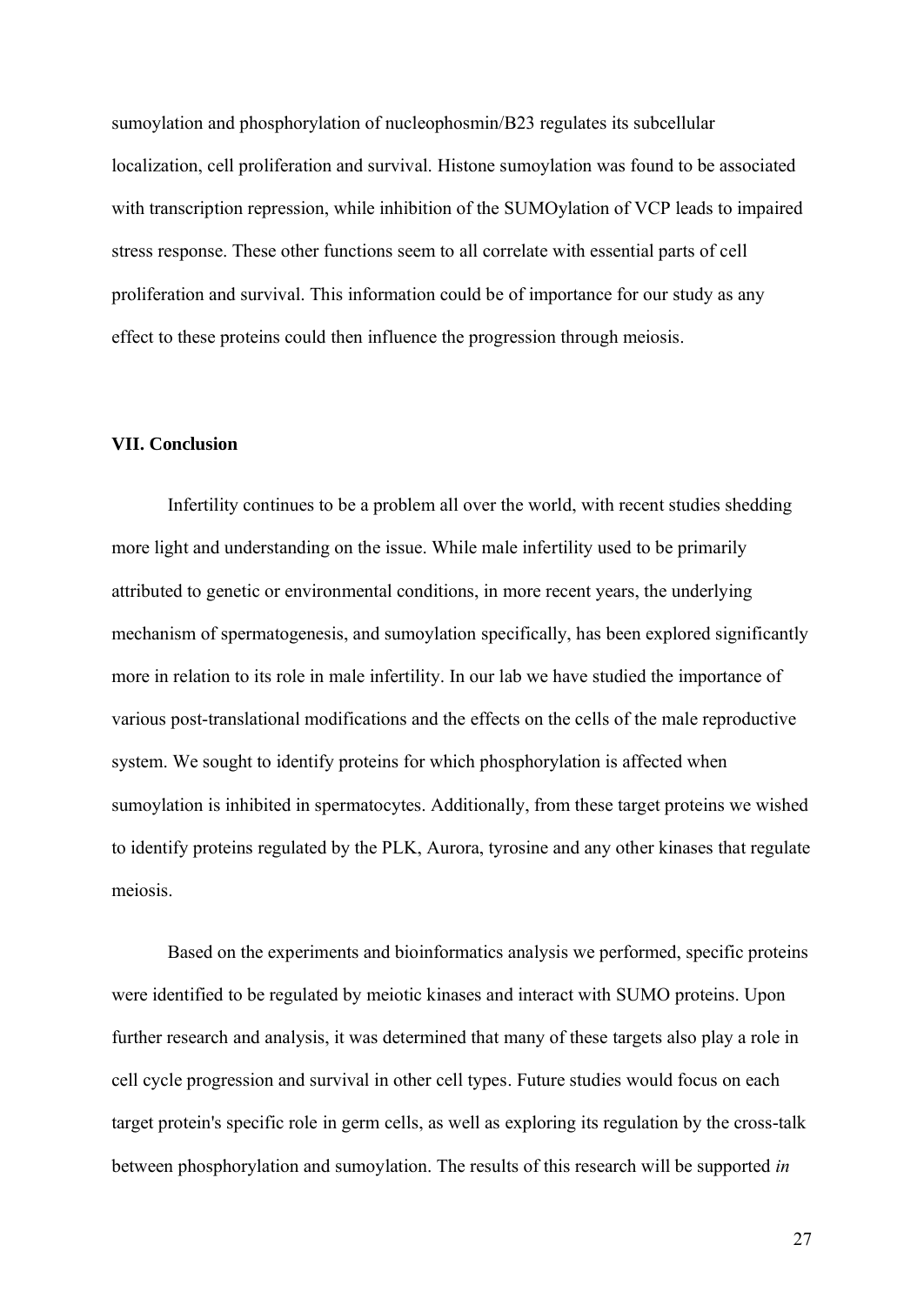*vivo* using transgenic mice in which specific protein modifications would be inactivated in a cell-specific manner. Those studies have already been initiated in Vigodner's laboratory. Ultimately, understanding the complex regulation of meiosis and spermatogenesis by various post-translational modifications will allow us to better understand and treat specific cases of male infertility and develop safe contraceptives.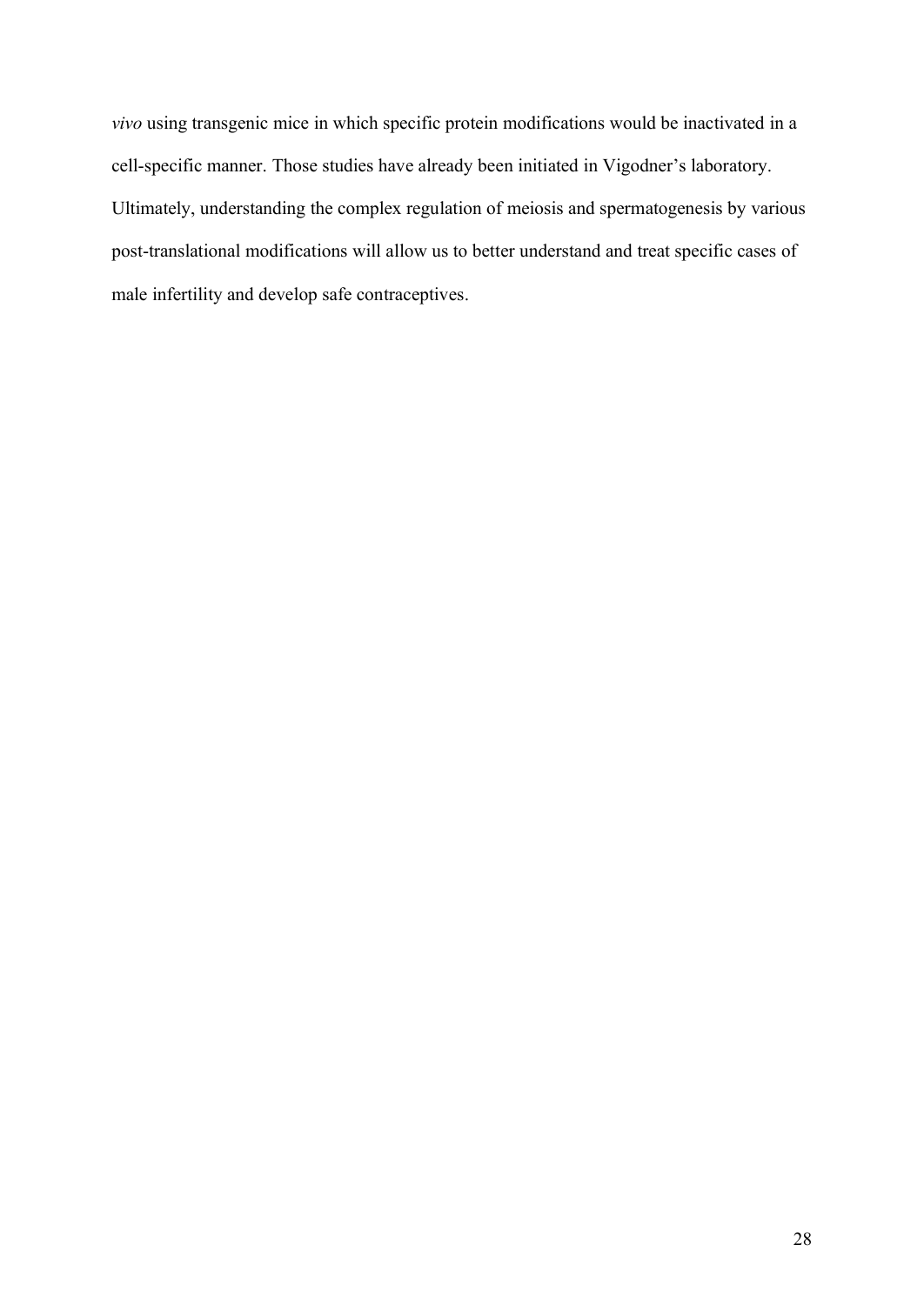#### **Acknowledgements**

#### **Dr. Wachtell**

Thank you very much for leading the Honors Program and coordinating all the details that go into such an incredible program. Being a part of the Honors Program has certainly enhanced my experience in Stern College and will have a lasting impact.

# **Dr. Vigodner**

Thank you for your guidance and assistance as my mentor over the last year and a half. You have provided me with the amazing opportunity to be an active member of meaningful science research. I appreciate the time and energy put in to help me learn the necessary techniques and imperative concepts to become a part of the scientific community. Thank you for your advice not only throughout this project, but with my college endeavours and future experiences.

#### **My Parents**

Thank you for your unconditional support, love, and encouragement to succeed in all areas of my life. I am lucky to have such incredible role models.

# **My Husband**

Thank you for pushing me to be the very best I can be and to follow my dreams every day. I would not be where I am today without your utmost love and support.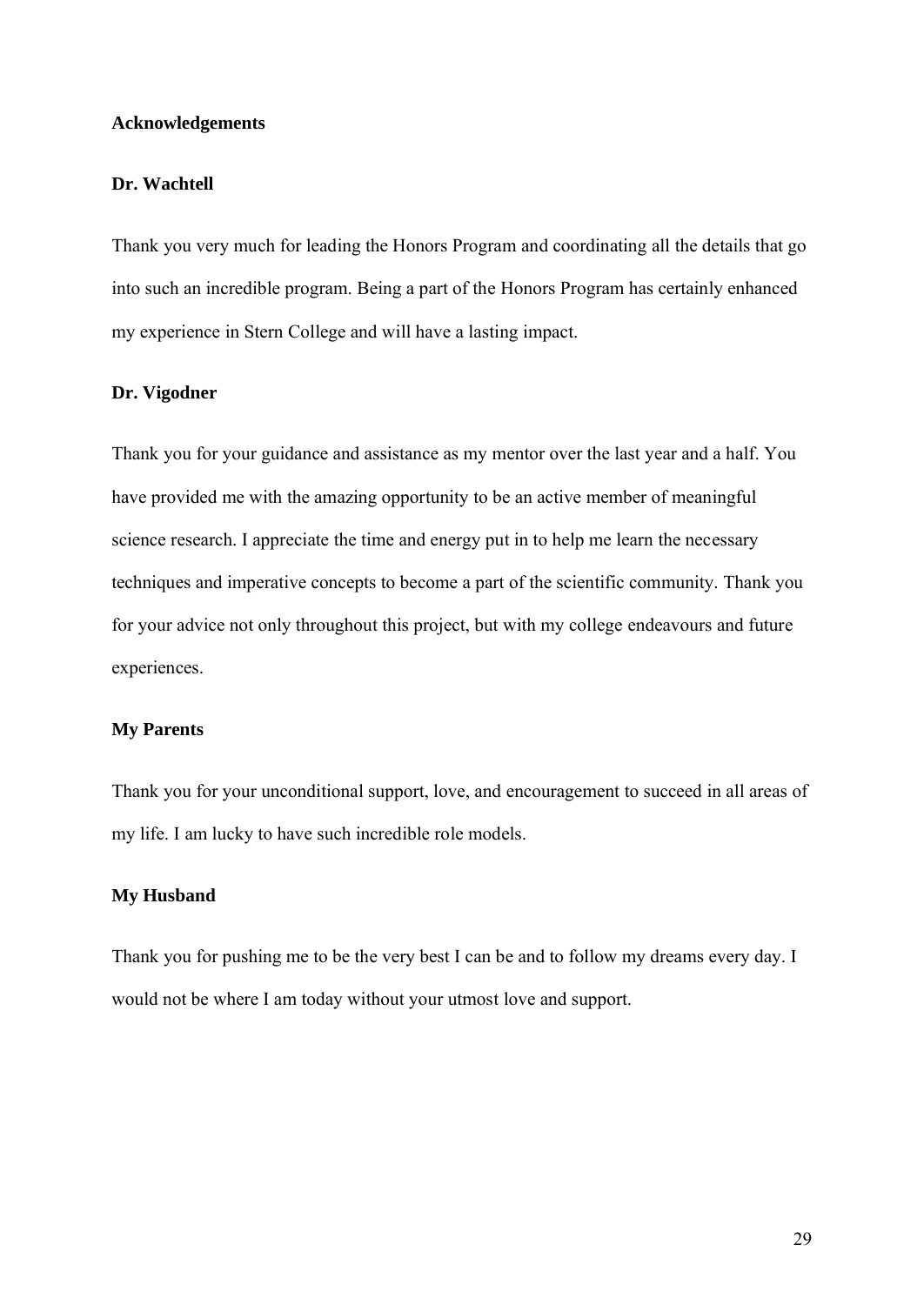# **References**

Agarwal, A., Baskaran, S., Parekh, N., Cho, C. L., Henkel, R., Vij, S., Arafa, M., Panner Selvam, M. K., & Shah, R. (2021). Male infertility. *Lancet (London, England)*, *397*(10271), 319–333. [https://doi.org/10.1016/S0140-6736\(20\)32667-2](https://doi.org/10.1016/S0140-6736(20)32667-2)

Alberts, Bruce (18 November 2014). *Molecular Biology of the Cell* (Sixth ed.) New York.

- Babakhanzadeh, E., Nazari, M., Ghasemifar, S., & Khodadadian, A. (2020). Some of the Factors Involved in Male Infertility: A Prospective Review. *International journal of general medicine*, *13*, 29–41. https://doi.org/10.2147/IJGM.S241099
- Brunner, A., Graubert, T., Chapter 58 Pathobiology of Acute Myeloid Leukemia, Editor(s): Ronald Hoffman, Edward J. Benz, Leslie E. Silberstein, Helen E. Heslop, Jeffrey I. Weitz, John Anastasi, Mohamed E. Salama, Syed Ali Abutalib, Hematology (Seventh Edition), Elsevier, 2018, Pages 913-923.
- Capra, Maria; Nuciforo, Paolo Giovanni; Confalonieri, Stefano; Quarto, Micaela; Bianchi, Marco; Nebuloni, Manuela; Boldorini, Renzo; Pallotti, Francesco; Viale, Giuseppe; Gishizky, Mikhail L.; Draetta, Giulio F.; Fiore, Pier Paolo Di (15 August 2006). "Frequent Alterations in the Expression of Serine/Threonine Kinases in Human Cancers". *Cancer Research*. **66** (16): 8147–8154. [doi:](https://en.wikipedia.org/wiki/Doi_(identifier))10.1158/0008-5472.CAN-05- 3489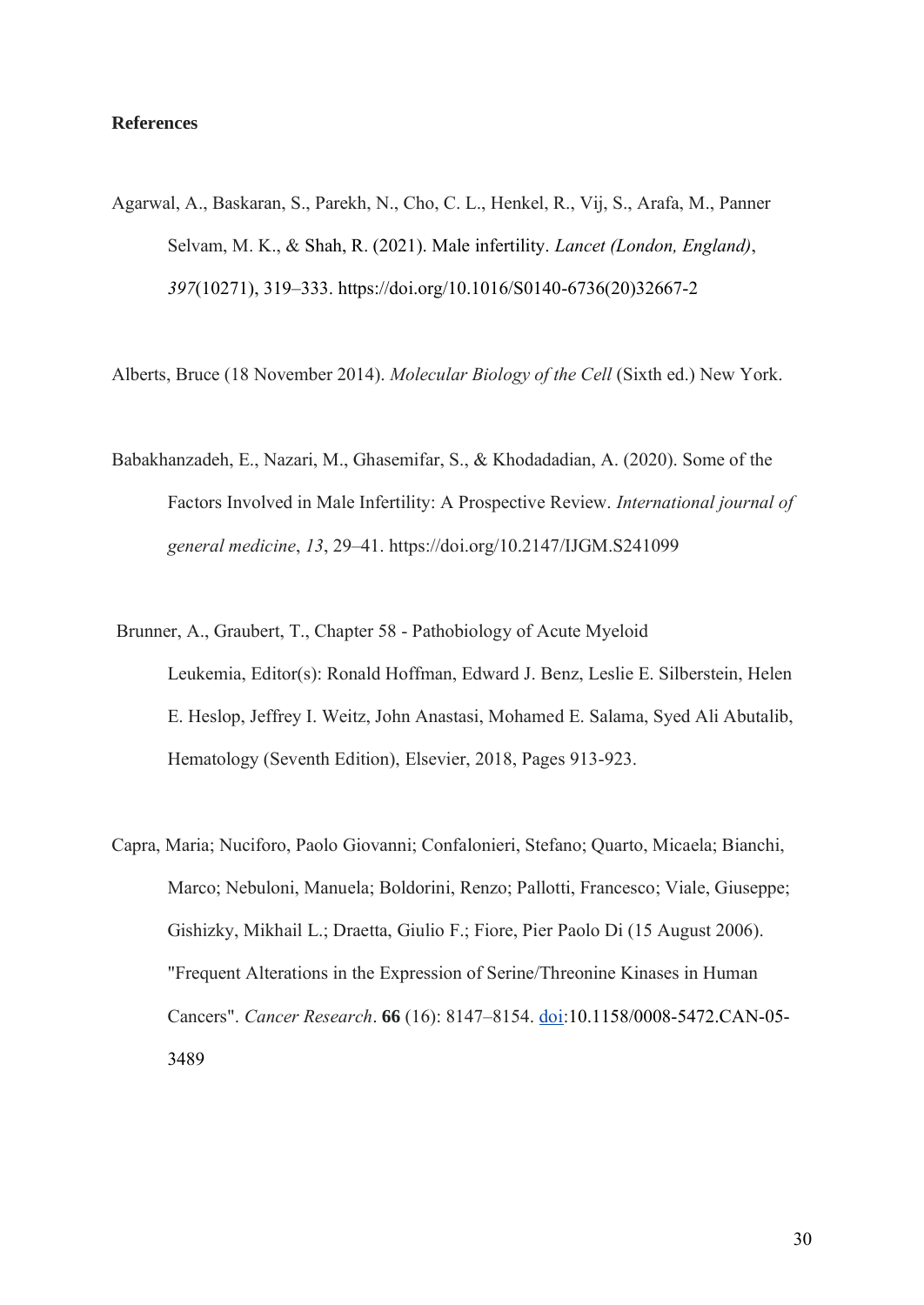Chaudhury, A., Chander, P., & Howe, P. H. (2010). Heterogeneous nuclear ribonucleoproteins(hnRNPs) in cellular processes: Focus on hnRNP E1's multifunctional regulatory roles. *RNA (New York, N.Y.)*, *16*(8), 1449–1462. https://doi.org/10.1261/rna.2254110

Cheng, C. Y., & Mruk, D. D. (2010). The biology of spermatogenesis: the past, present and future. *Philosophical transactions of the Royal Society of London. Series B, Biological sciences*, *365*(1546), 1459–1463. https://doi.org/10.1098/rstb.2010.0024

- Cubeñas-Potts C, Srikumar T, Lee C, et al. Identification of SUMO-2/3-modified proteins associated with mitotic chromosomes. *Proteomics*.15(4):763-772 (2015).
- Eifler, K., & Vertegaal, A. (2015). SUMOylation-Mediated Regulation of Cell Cycle Progression and Cancer. *Trends in biochemical sciences*, *40*(12), 779–793. https://doi.org/10.1016/j.tibs.2015.09.006
- Fukuda, I., Ito, A., Hirai, G., Nishimura, S., Kawasaki, H., Saitoh, H., Kimura, K., Sodekoa, M., and Yoshida, M. Ginkgolic acid inhibits protein SUMOylation by blocking formation of the E1-SUMO intermediate. *J.chembiol*, 16 (2): 133-140 (2009).
- Gareau, J., Lima, C. The SUMO pathway: emerging mechanisms that shape specificity, conjugation and recognition. *Nat Rev Mol Cell Biol* 11, 861–871 (2010). https://doi.org/10.1038/nrm3011
- Gill G. (2004). SUMO and ubiquitin in the nucleus: different functions, similar mechanisms?. *Genes & development*, *18*(17), 2046–2059. https://doi.org/10.1101/gad.1214604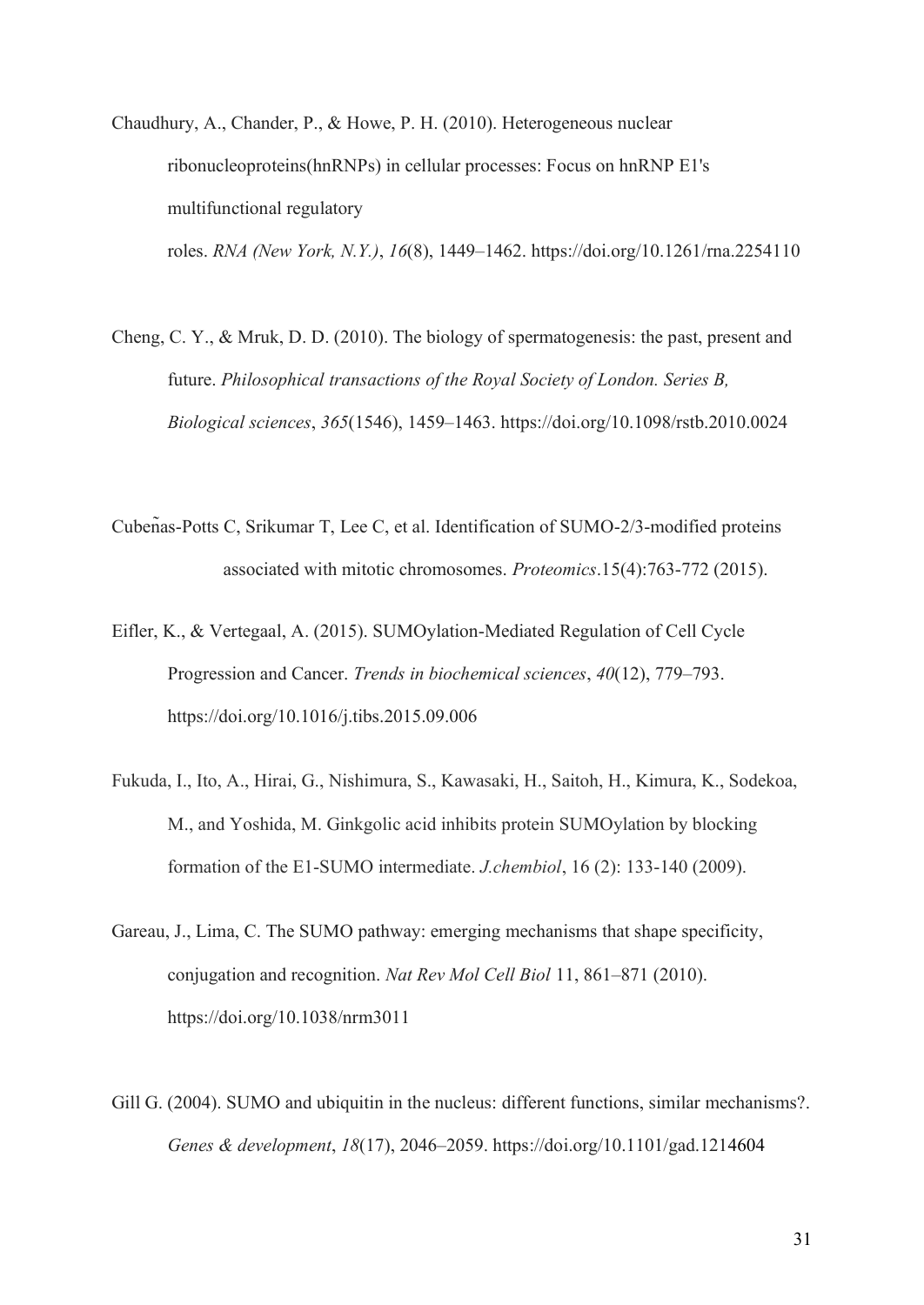- Hilgarth, R. et al., 2004, Regulation and Function of SUMO Modification, Journal of Biological Chemistry.
- Hornbeck PV, Zhang B, Murray B, Kornhauser JM, Latham V, Skrzypek E PhosphoSitePlus, 2014: mutations, PTMs and recalibrations. Nucleic Acids Res. 2015 43:D512-20.
- Kahn, B. E., & Brannigan, R. E. (2017). Obesity and male infertility. *Current opinion in urology*, *27*(5), 441–445. https://doi.org/10.1097/MOU.0000000000000417
- Katz, D. J., Teloken, P., & Shoshany, O. (2017). Male infertility The other side of the equation. *Australian family physician*, *46*(9), 641–646.
- Kong, L., Tang, M., Zhang, T., Wang, D., Hu, K., Lu, W., Wei, C., Liang, G., & Pu, Y. (2014). Nickel nanoparticles exposure and reproductive toxicity in healthy adult rats. *International journal of molecular sciences*, *15*(11), 21253–21269. https://doi.org/10.3390/ijms151121253
- Lee, S. Y., Jang, C., & Lee, K. A. (2014). Polo-like kinases (plks), a key regulator of cell cycle and new potential target for cancer therapy. *Development & reproduction*, *18*(1), 65–71. https://doi.org/10.12717/DR.2014.18.1.065
- Leslie SW, Siref LE, Soon-Sutton TL, et al. Male Infertility. [Updated 2021 Aug 12]. In: StatPearls [Internet]. Treasure Island (FL): StatPearls Publishing; 2021 Jan-. Available from: https://www.ncbi.nlm.nih.gov/books/NBK562258/?report=classic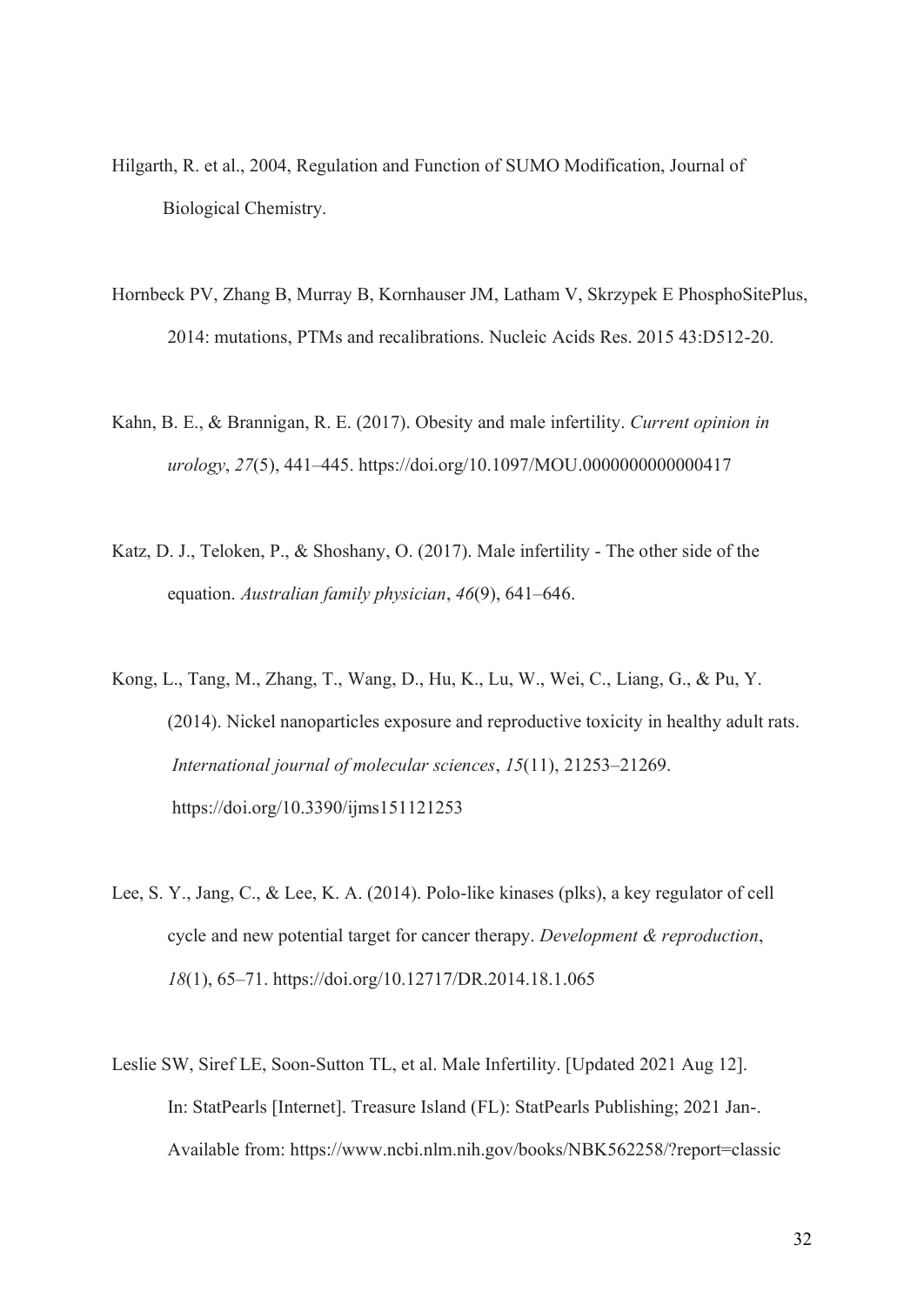Male Factor Infertility Accounts for Nearly 30 Percent of All Infertility Cases, n.d., Fertility Center of San Antonio, https://www.fertilitysa.com/infe

rtility-treatments/male-factor-infertility

- The National Institute of Child Health and Human Development (NICHD), 2017, What are some possible causes of male infertility?, https://www.nichd.nih.gov/health/top ics/infertility/conditioninfo/causes/causes-male (retrieved May 6th, 2020).
- Okuwaki M. (2008). The structure and functions of NPM1/Nucleophsmin/B23, a multifunctional nucleolar acidic protein. *Journal of biochemistry*, *143*(4), 441–448. <https://doi.org/10.1093/jb/mvm222>
- Xiao, Y., Lucas, B., Molcho, E., & Vigodner, M. (2017). Cross-talk between sumoylation and phosphorylation in mouse spermatocytes. *Biochemical and biophysical research communications*, *487*(3), 640–645. https://doi.org/10.1016/j.bbrc.2017.04.107
- Sato, T., Katagiri, K., Gohbara, A., Inoue, K., Ogonuki, N., Ogura, A., Kubota, Y., & Ogawa, T. (2011). In vitro production of functional sperm in cultured neonatal mouse testes. *Nature*, *471*(7339), 504–507. https://doi.org/10.1038/nature09850
- Sefton B. M. (2001). Overview of protein phosphorylation. *Current protocols in cell biology*, *Chapter 14*,. https://doi.org/10.1002/0471143030.cb1401s00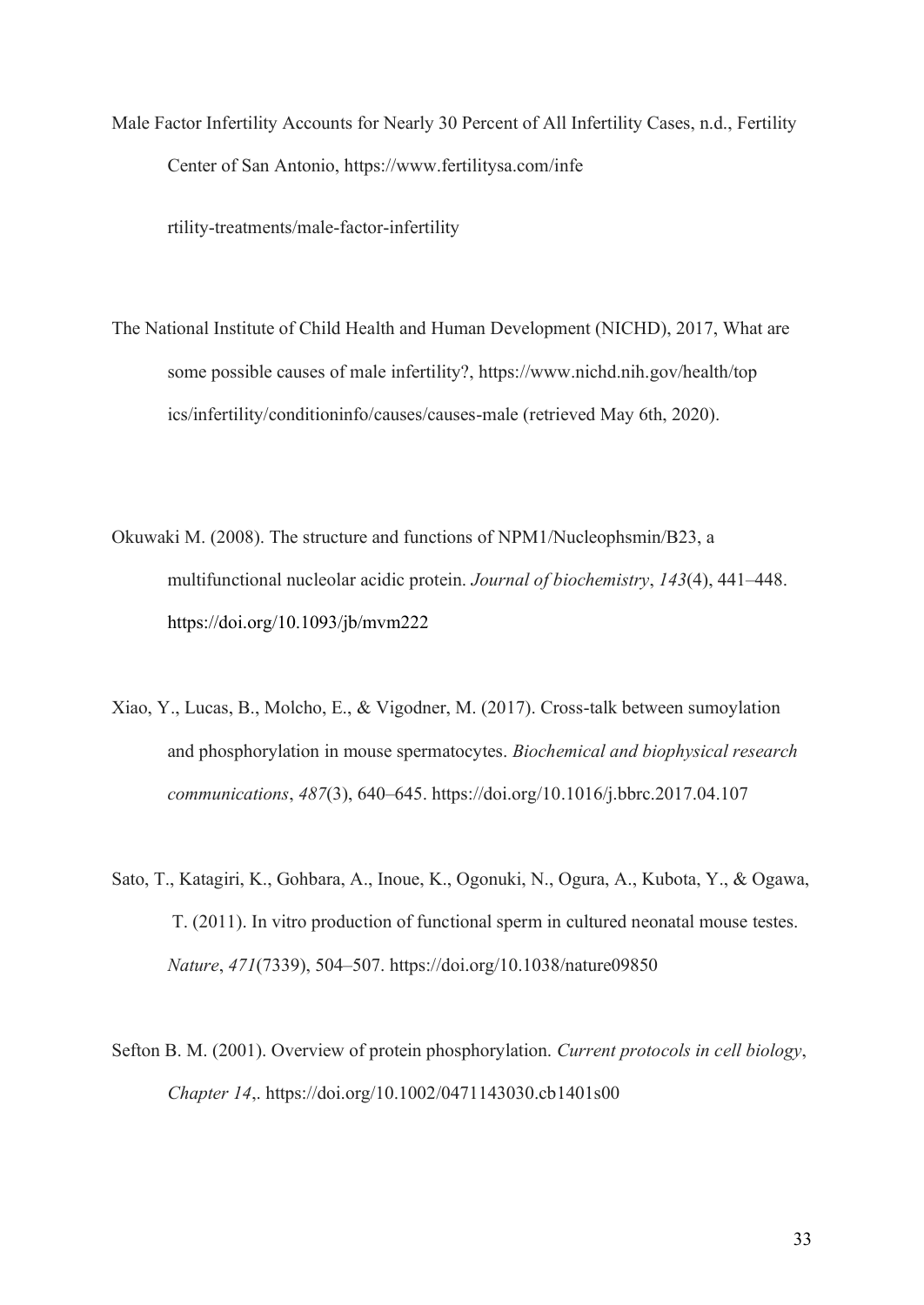- Sennert, D. and Care, H. (1978). Practical Physick*.* Printed for William Whitwood, London, England.
- Shiio, Y., & Eisenman, R. N. (2003). Histone sumoylation is associated with transcriptional repression. *Proceedings of the National Academy of Sciences of the United States of America*, *100*(23), 13225–13230. https://doi.org/10.1073/pnas.1735528100
- Shiloh, Y., Ziv, Y. The ATM protein kinase: regulating the cellular response to genotoxic stress, and more. *Nat Rev Mol Cell Biol* 14, 197–210 (2013). https://doi.org/10.1038/nrm3546
- Song, H. W., & Wilkinson, M. F. (2012). In vitro spermatogenesis: A long journey to get tails. *Spermatogenesis*, *2*(4), 238–244. https://doi.org/10.4161/spmg.22069
- Soni, S., Anand, P. & Padwad, Y.S. MAPKAPK2: the master regulator of RNA-binding proteins modulates transcript stability and tumor progression. *J Exp Clin Cancer Res* 38, 121 (2019). https://doi.org/10.1186/s13046-019-1115-1
- Tang, A., Gao, K., Chu, L., Zhang, R., Yang, J., & Zheng, J. (2017). Aurora kinases: novel therapy targets in cancers. *Oncotarget*, *8*(14), 23937–23954. https://doi.org/10.18632/oncotarget.14893
- Tomanov, K., Nukarinen, E., Vicente, J., Mendiondo, G. M., Winter, N., Nehlin, L., Weckwerth, W., Holdsworth, M. J., Teige, M., & Bachmair, A. (2018). Sumoylation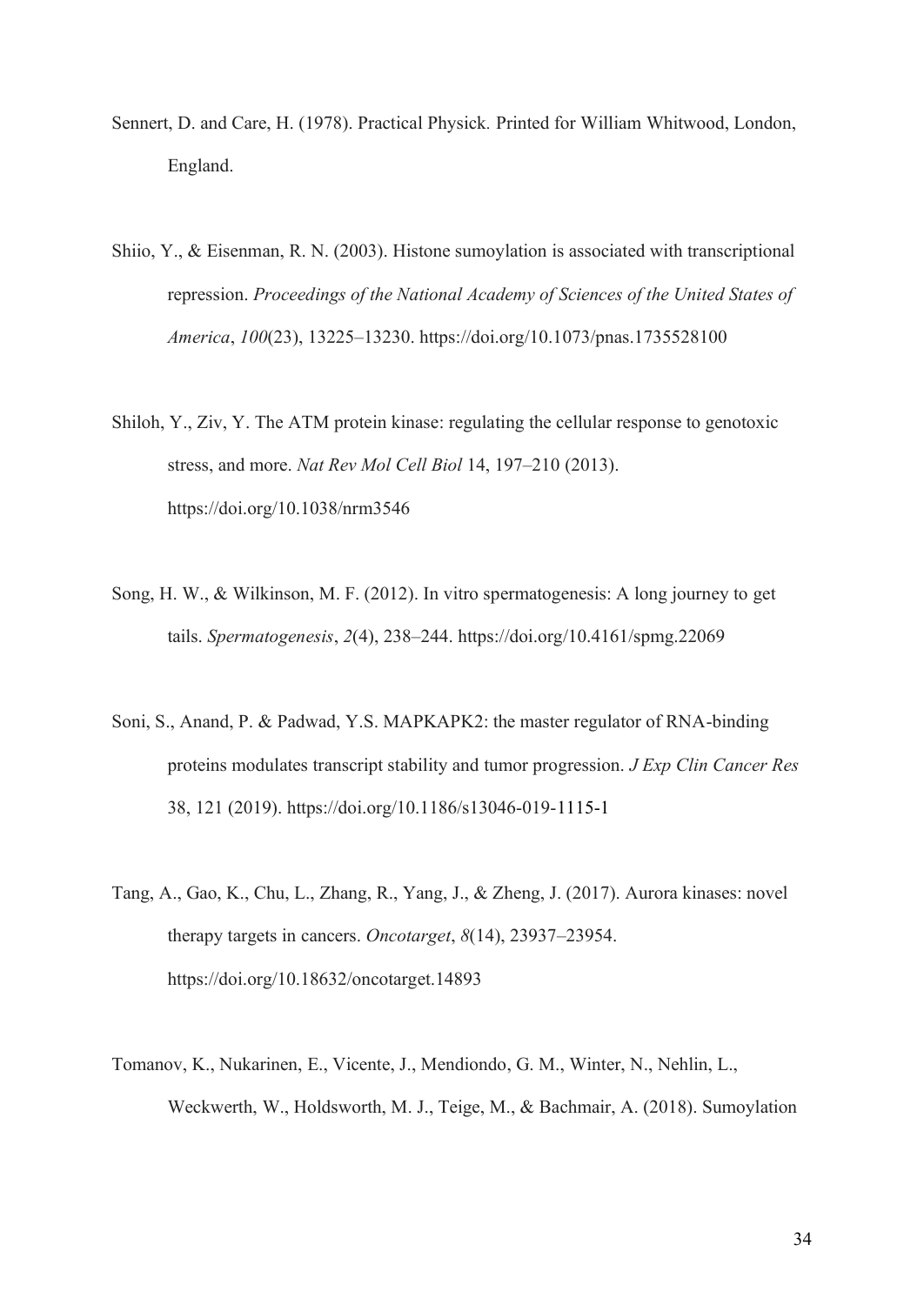and phosphorylation: hidden and overt links. *Journal of experimental botany*, *69*(19), 4583–4590. https://doi.org/10.1093/jxb/ery167

- UniProt Consortium. UniProt: the universal protein knowledgebase in 2021 [Nucleic Acids Res. 49:D1 \(2021\)](https://academic.oup.com/nar/advance-article/doi/10.1093/nar/gkaa1100/6006196)
- Vigodner, M., 2011, Roles of small ubiquitin-related modifiers in male reproductive function, Int. Rev. Cell Mol. Biol., 288:227-259.
- Wang, T., Xu, W., Qin, M., Yang, Y., Bao, P., Shen, F., Zhang, Z., & Xu, J. (2016). Pathogenic Mutations in the Valosin-containing Protein/p97(VCP) N-domain Inhibit the SUMOylation of VCP and Lead to Impaired Stress Response. *The Journal of biological chemistry*, *291*(27), 14373–14384. https://doi.org/10.1074/jbc.M116.729343
- Wilkinson, K. A., Nishimune, A., & Henley, J. M. (2008). Analysis of SUMO-1 modification of neuronal proteins containing consensus SUMOylation motifs. *Neuroscience letters*, *436*(2), 239–244. https://doi.org/10.1016/j.neulet.2008.03.029
- Xiao, Y., Pollack, D., Andrusier, M., Levy, A., Callaway, M., Nieves, E., Reddi, P., & Vigodner, M. (2016). Identification of cell-specific targets of sumoylation during mouse spermatogenesis. *Reproduction (Cambridge, England)*, *151*(2), 149–166. https://doi.org/10.1530/REP-15-0239